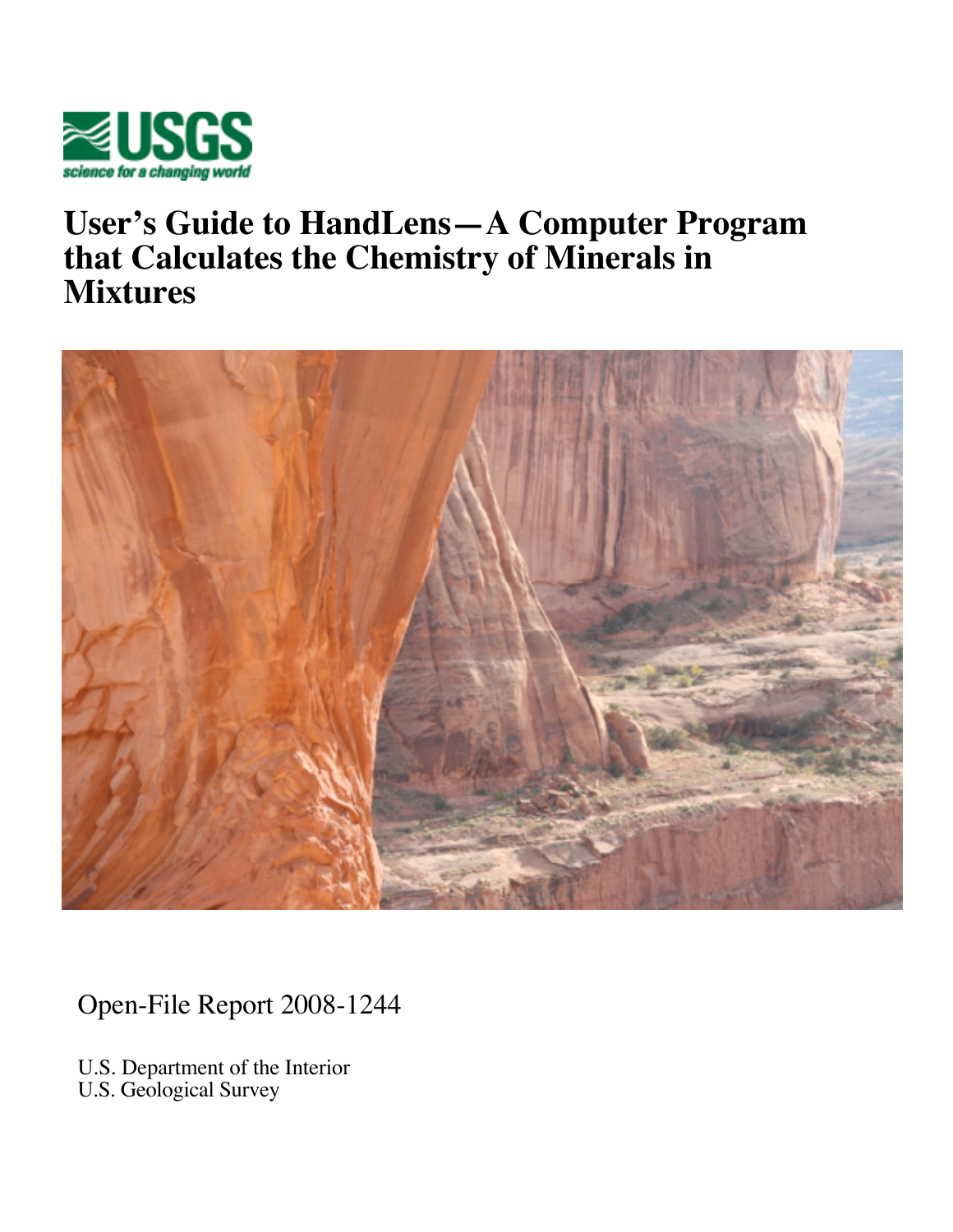# **User's Guide to HandLens—A Computer Program that Calculates the Chemistry of Minerals in Mixtures**

By D. D. Eberl

Open-File Report 2008-1244

U.S. Department of the Interior U.S. Geological Survey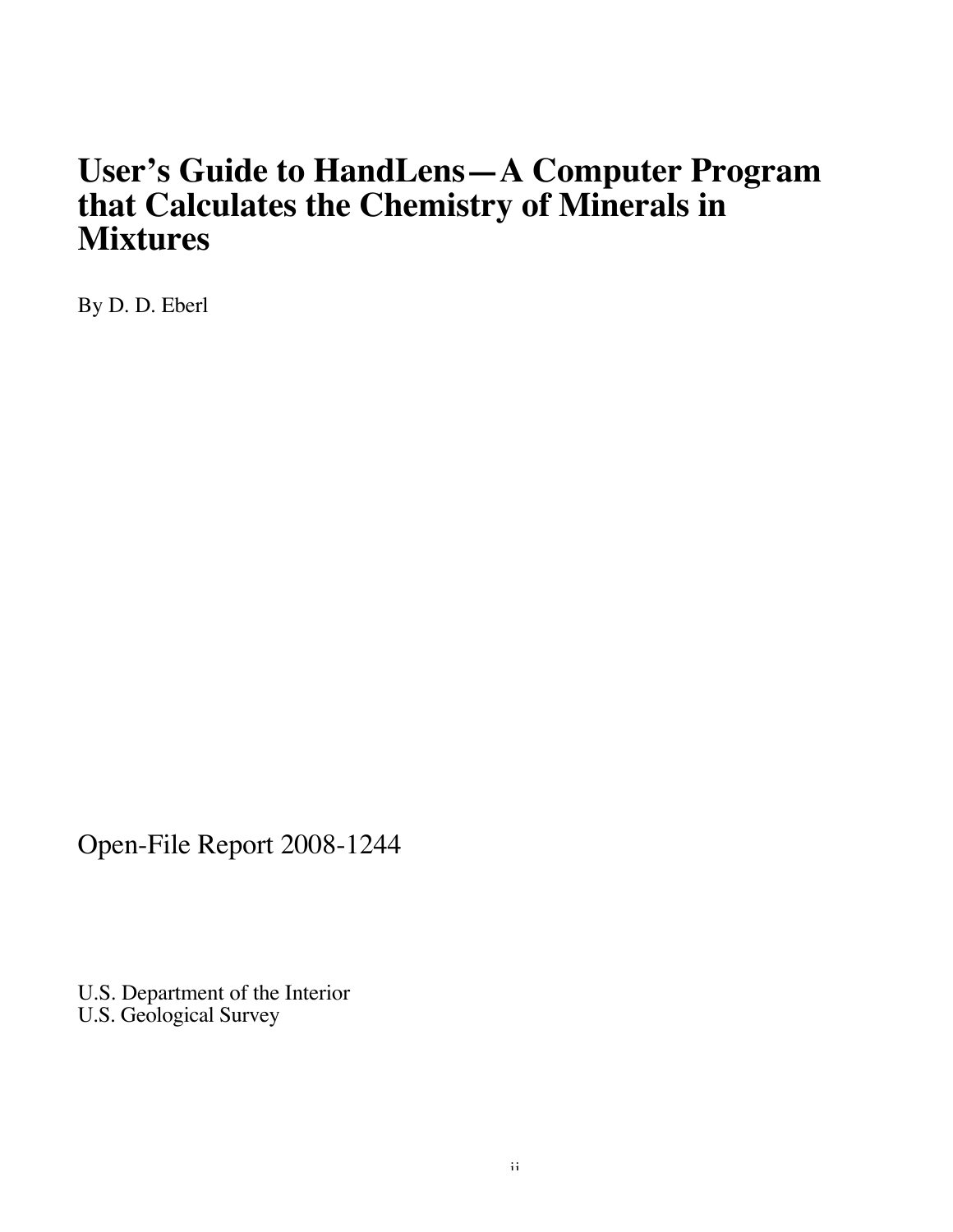## **U.S. Department of the Interior** DIRK KEMPTHORNE, Secretary

## **U.S. Geological Survey** Mark D. Myers, Director

U.S. Geological Survey, Reston, Virginia: 2008

For product and ordering information: World Wide Web: http://www.usgs.gov/pubprod Telephone: 1-888-ASK-USGS

For more information on the USGS—the Federal source for science about the Earth, its natural and living resources, natural hazards, and the environment: World Wide Web: http://www.usgs.gov Telephone: 1-888-ASK-USGS

Suggested citation: Eberl, D.D., 2008, User's guide to HandLens—A computer program that calculates the chemistry of minerals in mixtures: U.S. Geological Survey Open-File Report 2008–1244 Revised 3/10/09 27 p

Any use of trade, product, or firm names is for descriptive purposes only and does not imply endorsement by the U.S. Government.

Although this report is in the public domain, permission must be secured from the individual copyright owners to reproduce any copyrighted material contained within this report.

For additional information, write to: Chief, Branch of Regional Research U.S. Geological Survey Box 25046, MS 418 Denver Federal Center Denver, CO 80225; Or contact the author: ddeberl@usgs.gov

Cover: Desert rock near Moab, Utah, Photograph by the author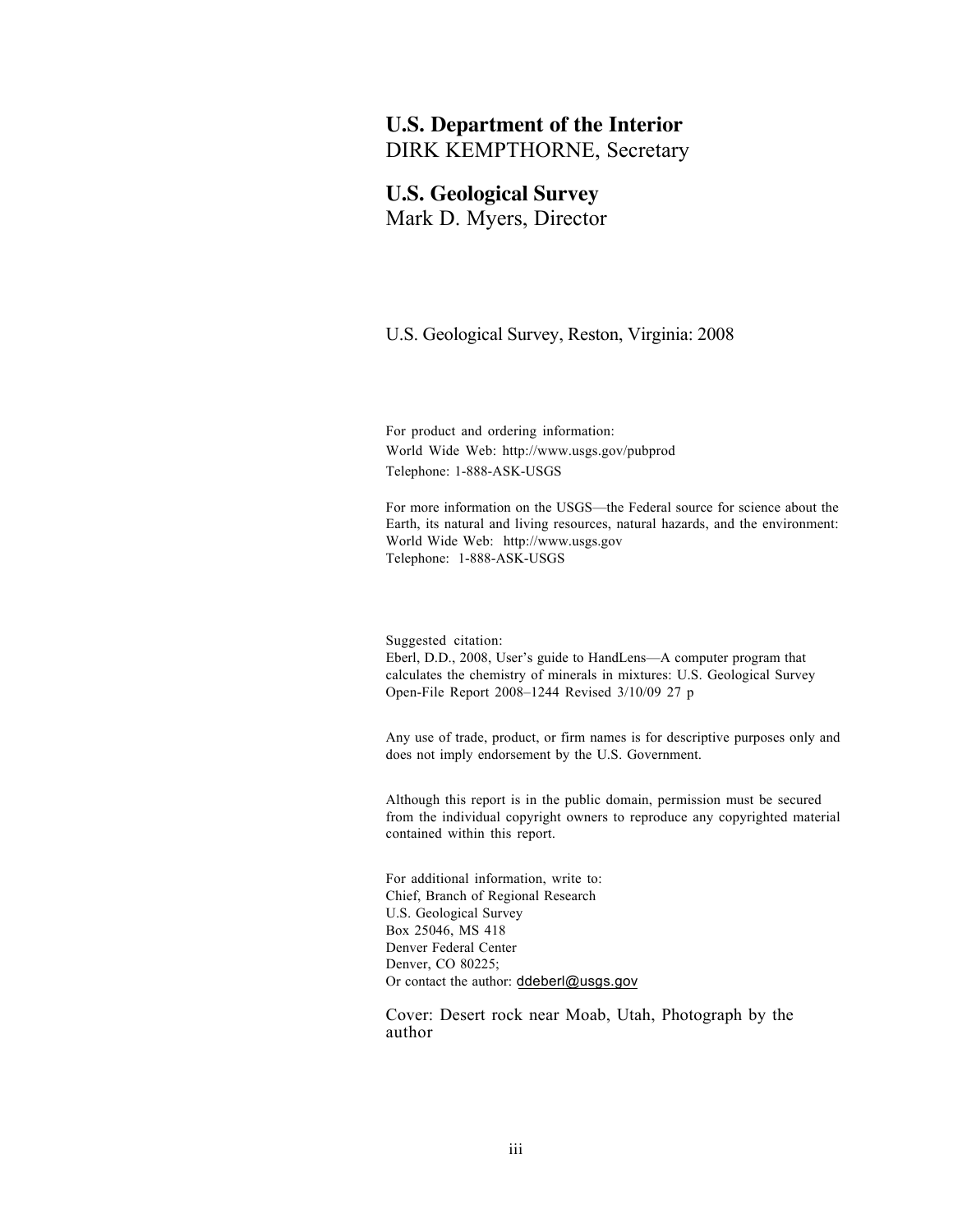## THE MAN WITH THE BLUE GUITAR

I

The man bent over his guitar, A shearsman of sorts. The day was green.

They said, "You have a blue guitar, You do not play things as they are."

The man replied, "Things as they are Are changed upon a blue guitar."

And they said then, "But play, you must, A tune beyond us, yet ourselves,

A tune upon a blue guitar Of things exactly as they are."

Wallace Stevens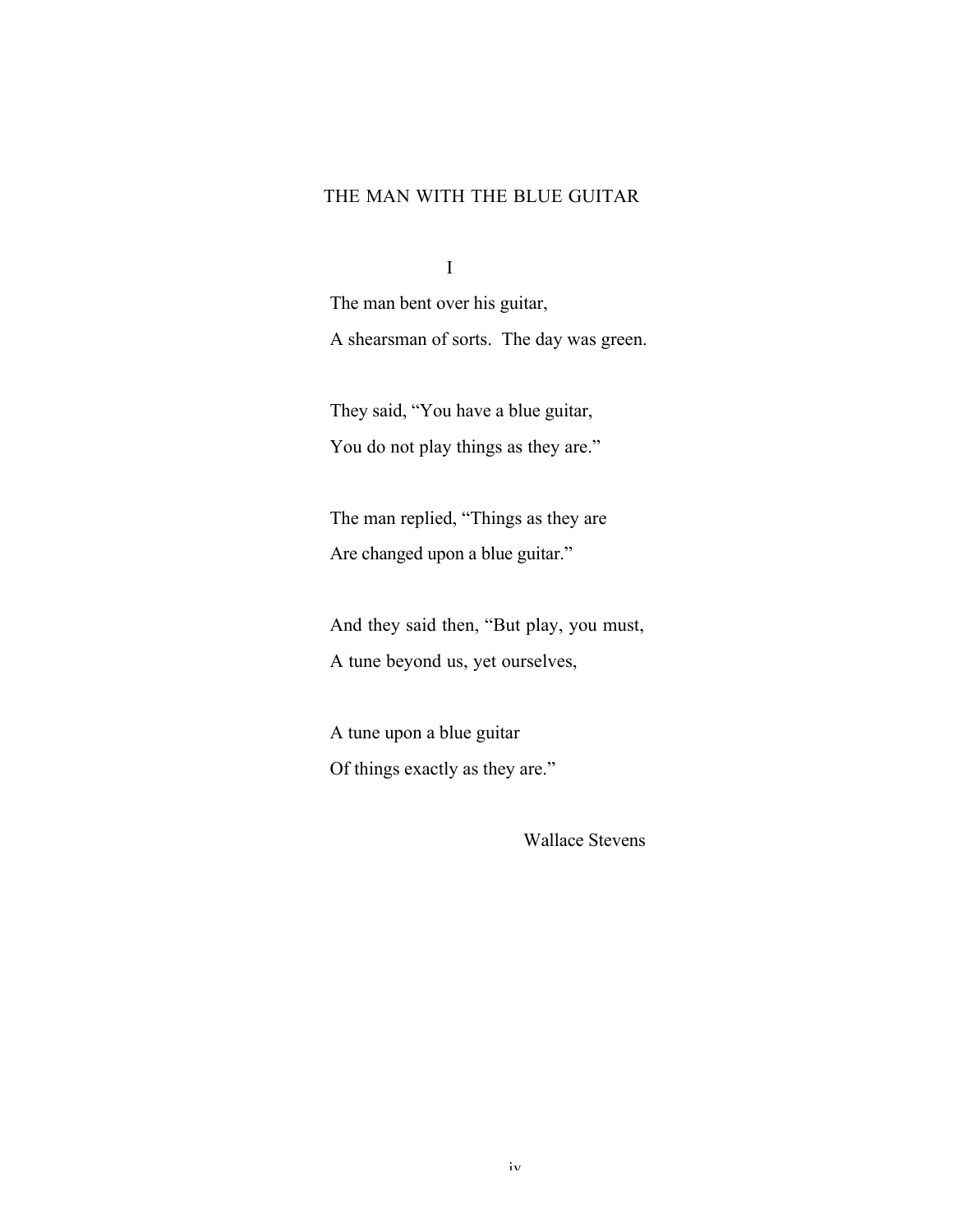## **Contents**

|                                                                             | 4  |
|-----------------------------------------------------------------------------|----|
|                                                                             |    |
|                                                                             |    |
|                                                                             |    |
|                                                                             |    |
|                                                                             |    |
|                                                                             | 10 |
|                                                                             | 11 |
|                                                                             | 11 |
|                                                                             | 11 |
|                                                                             | 14 |
|                                                                             | 14 |
|                                                                             | 15 |
|                                                                             | 15 |
|                                                                             | 16 |
|                                                                             | 18 |
|                                                                             | 19 |
| Tests of Option 1: analysis of data for the correlation table and plots     | 20 |
|                                                                             | 20 |
|                                                                             | 24 |
| Tests of Option 4: correction of systematic measurement errors for formulae | 25 |
|                                                                             | 25 |
|                                                                             | 26 |
|                                                                             | 26 |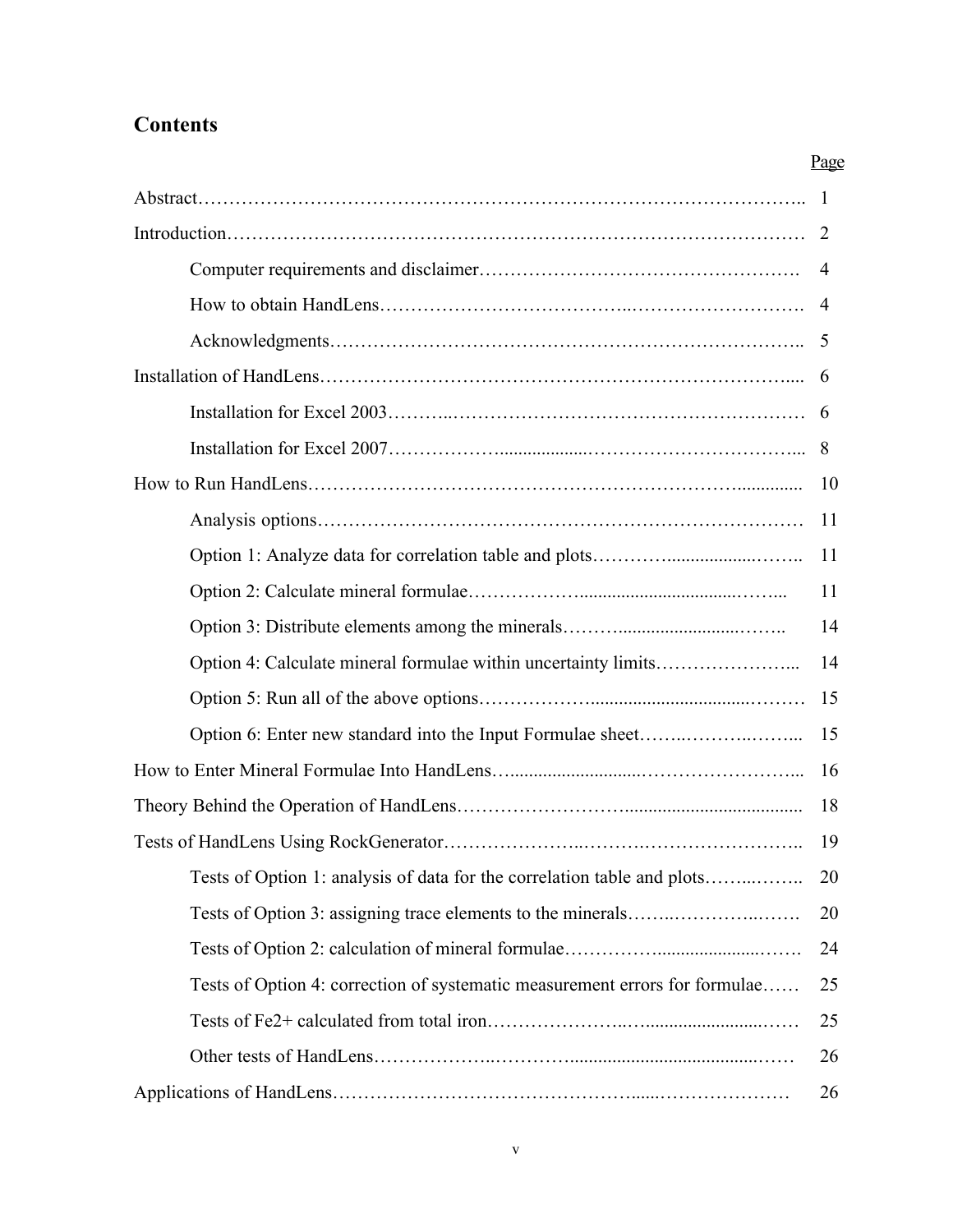|--|

## Tables

| Table 2. Test of HandLens Option 2 for a 10 mineral and 20 sample data set, having |    |
|------------------------------------------------------------------------------------|----|
| 6 percent random error for mineral and chemical data. Input formulae are in        |    |
|                                                                                    | 25 |

## Figures

| Figure 1. Tests of Option 3 using errorless chemistry (RockGenerator data) for 15 trace  |  |
|------------------------------------------------------------------------------------------|--|
|                                                                                          |  |
| Figure 2. Tests of Option 3 for input trace element chemistries having 10 percent random |  |
|                                                                                          |  |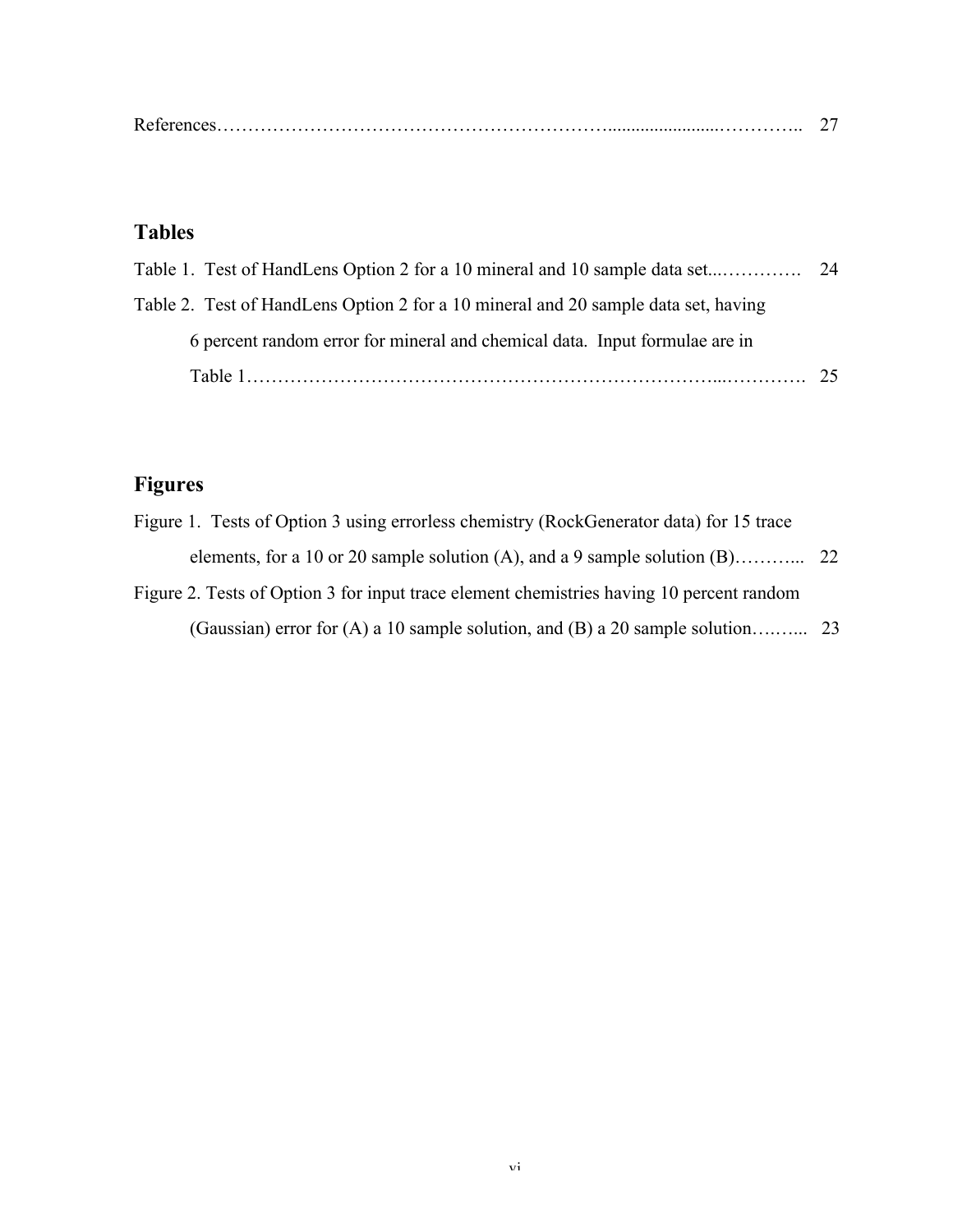# **User's Guide to HandLens—A Computer Program that Calculates the Chemistry of Minerals in Mixtures**

By D. D. Eberl

## **Abstract**

HandLens is a computer program, written in Excel macro language, that calculates the chemistry of minerals in mineral mixtures (for example, in rocks, soils and sediments) for related samples from inputs of quantitative mineralogy and chemistry. For best results, the related samples should contain minerals having the same chemical compositions; that is, the samples should differ only in the proportions of minerals present. This manual describes how to use the program, discusses the theory behind its operation, and presents test results of the program's accuracy.

Required input for HandLens includes quantitative mineralogical data, obtained, for example, by RockJock analysis of X-ray diffraction (XRD) patterns, and quantitative chemical data, obtained, for example, by X-ray florescence (XRF) analysis of the same samples. Other quantitative data, such as sample depth, temperature, surface area, also can be entered. The minerals present in the samples are selected from a list, and the program is started. The results of the calculation include: (1) a table of linear coefficients of determination  $(r^2)$ s) which relate pairs of input data (for example, Si versus quartz weight percents); (2) a utility for plotting all input data, either as pairs of variables, or as sums of up to eight variables; (3) a table that presents the calculated chemical formulae for minerals in the samples; (4) a table that lists the calculated concentrations of major, minor, and trace elements in the various minerals; and (5) a table that presents chemical formulae for the minerals that have been corrected for possible systematic errors in the mineralogical and/or chemical analyses. In addition, the program contains a method for testing the assumption of constant chemistry of the minerals within a sample set.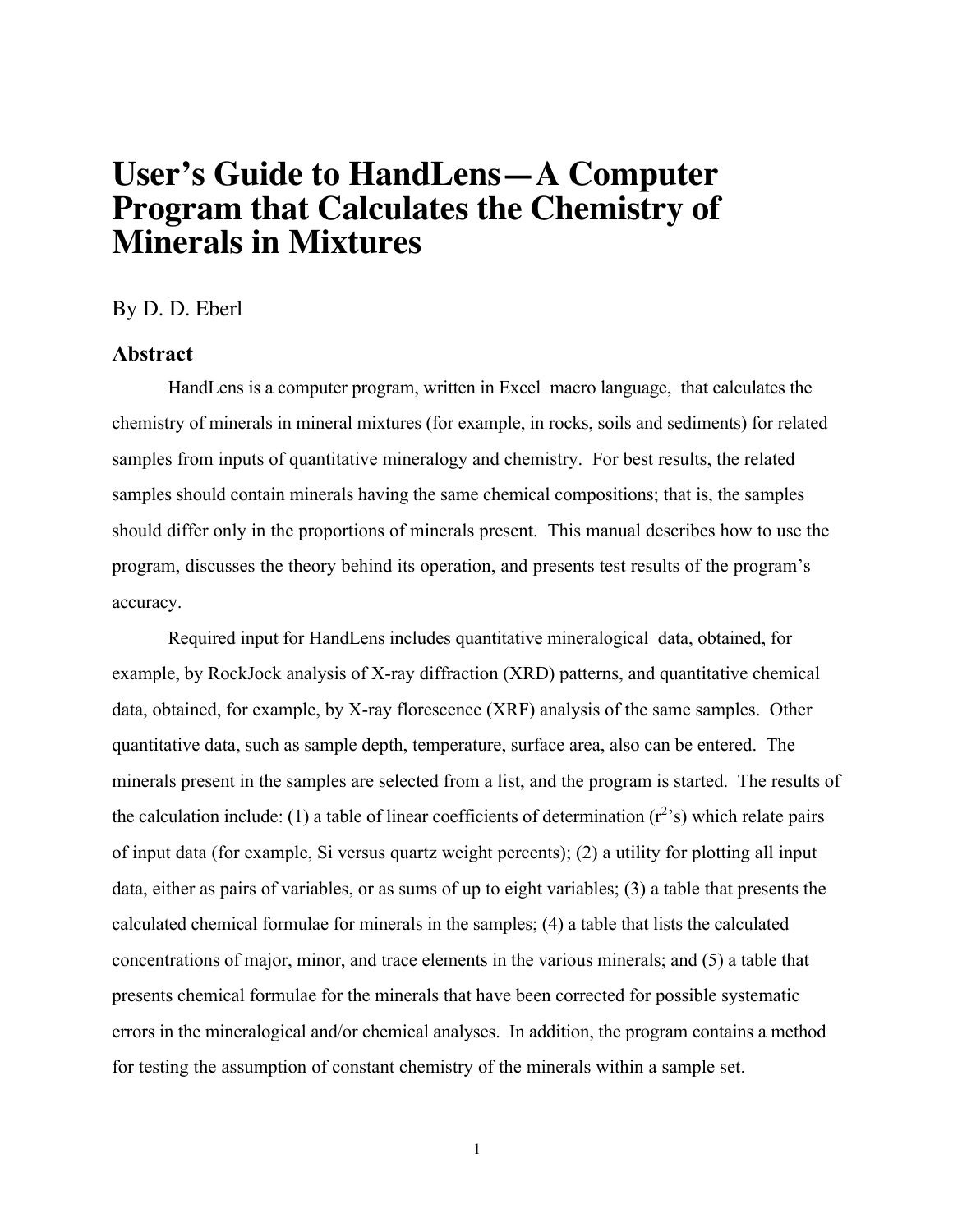## Introduction

Rocks and sediments are composed of minerals, and minerals are defined by their crystal structure and chemical composition. In addition to these variables, mineral proportions are required to characterize a rock. Rocks have long been characterized using chemistry alone. For example, normative calculations estimate quantitative mineralogy from bulk igneous-rock chemistry by applying rules for the likely combination of elements during crystallization (for example, Cross et al., 1902; Barth, 1962). The normative method also has been applied to metamorphic and sedimentary rocks (for example, Piche and Jebrak, 2003; Tarrah and others, 2000). Geochemical modeling of the composition of natural waters has been used to predict the type and amounts of minerals that precipitate along flow paths, without necessarily analyzing for those minerals (for example, Parkhurst and Appelo, 1999). Elemental maps have been made of soil landscapes, without analyzing for the defining mineralogy (for example, Shaklette and Boerngen, 1984).

Chemistry has been emphasized over mineralogy because it was tedious and difficult to quantify minerals accurately, especially clay minerals (Moore and Reynolds, 1997), although Braun (1986) developed a method to limit the maximum and minimum amounts of a mineral in a mixture by applying linear programming to integrate X-ray diffraction and chemical data, with emphasis on the chemical data.

Recent developments have made quantitative mineral analysis much more accurate and less tedious. These methods include new developments using the Rietveld technique for modeling X-ray diffraction patterns from fundamental X-ray diffraction theory (Bish and Post, 1993; Bergmann and Kleeberg, 1998; Ufer and others, 2004), and whole-pattern fitting methods that use pure minerals as X-ray diffraction standards (Chipera and Bish, 2002; Eberl, 2003). The accuracy of such methods has been confirmed by the Reynolds Cup competition, in which sample unknowns that contained up to 17 minerals each were analyzed with excellent accuracy by at least 10 laboratories out of 37 entries worldwide (Omotoso and others, 2006).

HandLens relies on accurate mineral and chemical analyses of multiple samples and conceptually simple mathematics to calculate the chemical composition of minerals in sets of

 $\overline{2}$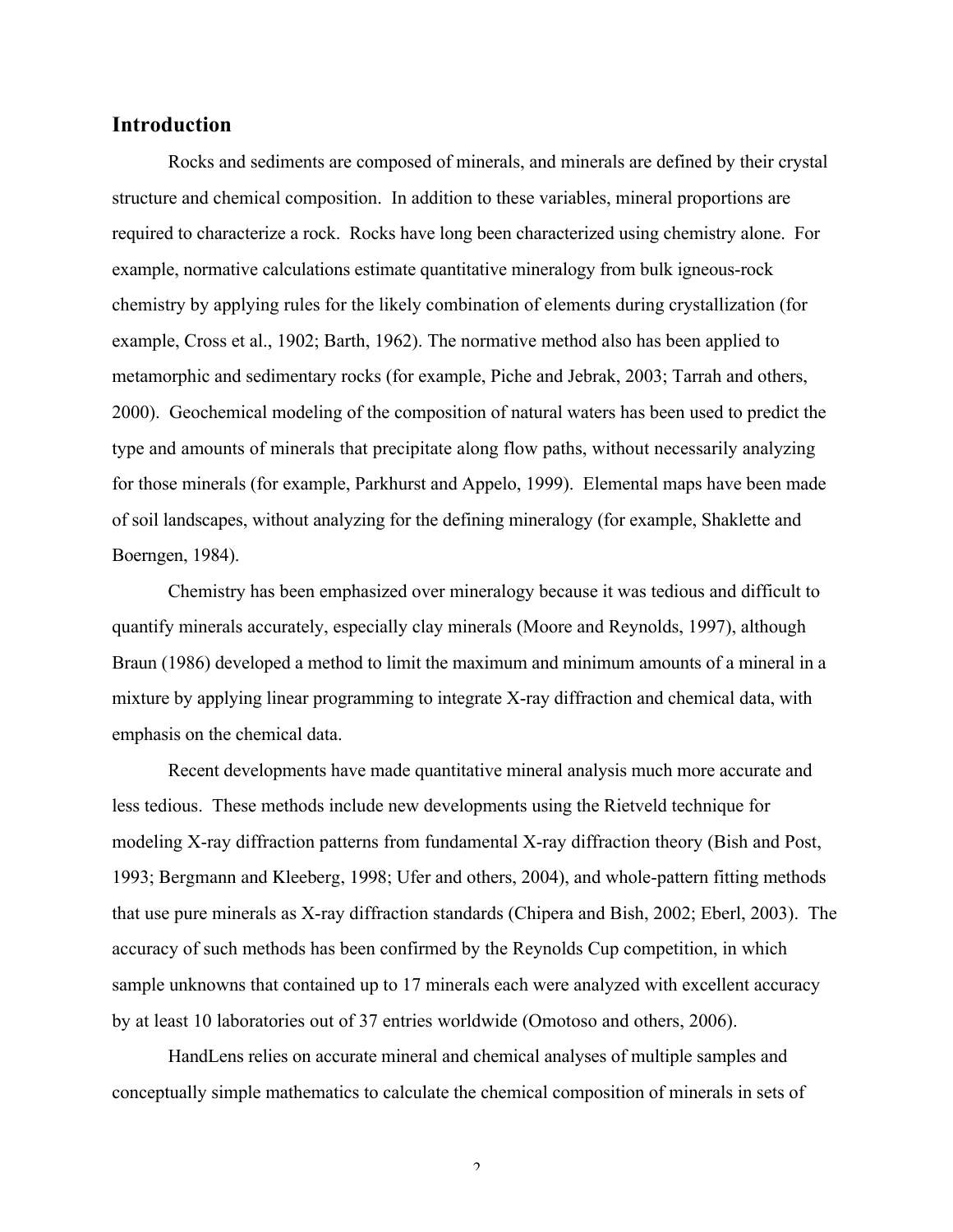related samples. Other methods for determining the chemistry of minerals in mixtures require mineral separations or microprobe techniques. The former method is laborious and sometimes impossible, and the latter is expensive, time intensive, and the resulting micro-chemical analyses may not be representative of the whole sample.

The samples used by HandLens must be related in that they contain minerals which, ideally, have identical chemical compositions with minerals present in different proportions. Such sample sets could be collected, for example, from the same rock formation in different locations, from rock cores at neighboring depths, or from similar samples that have been separated into different size fractions and analyzed separately.

The program calculates a correlation table for the chemical and mineralogical inputs, and plots these relations in a chart. Concentrations of major and trace elements in the minerals are determined by solving a set of simultaneous linear equations using the Solver tool in Excel. A unique mathematical solution requires that there be at least as many samples entered into the program as there are different types of minerals in the samples. In addition, HandLens calculates the major element chemistries for each mineral. This calculation applies material and charge balance constraints to mineral compositions, and a well-constrained solution to the set of linear equations requires that there be approximately as many samples entered into the program as there are variable-composition minerals in the samples. A third type of calculation allows the measured chemistry and/or mineralogy to vary within the experimental uncertainty to refine mineral chemistries. Other program features include utilities for calculating the weight percent of elements from the weight percent of elemental oxides, and the weight percent of Si by difference when this element is missing from the analyses. In addition, a table lists the formulae and most intense X-ray diffraction lines for common, rock-forming minerals. Another program, RockGenerator.xls, generates artificial sample mineralogies and chemistries, with or without random and systematic errors, from mineral compositions. Such RockGenerator data are used to test HandLens calculations. A third program, Form.xls, calculates the formula for a pure mineral from its chemical analysis.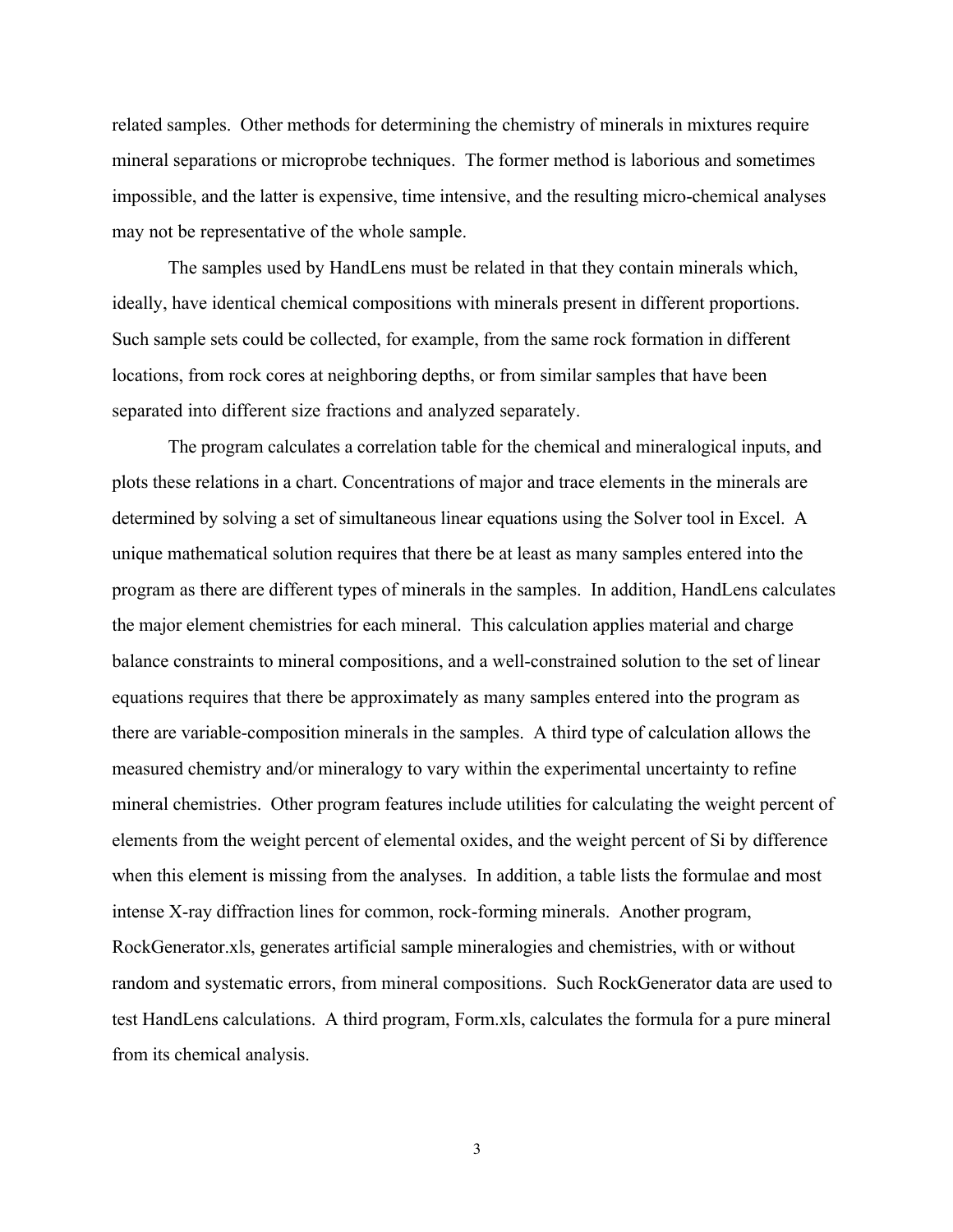#### Computer requirements and disclaimer

HandLens will run under either Windows 98 (or higher versions), or Macintosh (System X) operating systems. Use of HandLens requires the installation of Microsoft Excel 2000, or newer versions, but it will not run in Excel 2008 for the Macintosh because this program lacks the Solver tool. The program requires that Excel's Solver option be installed and assumes that the operator has an elementary knowledge of how to use the Excel program. In this report, the term "sheet" refers to a worksheet in Microsoft Excel. Cells, such as B4, designate the cell at the intersection of column B and row 4. It may be necessary to use the English-language version of Excel, but see installation step six below. The program occupies about 24 megabytes of disk space. Calculation times can be long, so the fastest computer available should be employed. On some computers, the program often crashes after a calculation is completed and subsequent data is entered into the program. The best strategy to prevent frustration if this occurs is to exit Excel at the end of a calculation (this can be done automatically), and then to open the program again.

Although this program has been used by the U. S. Geological Survey (USGS), no warranty, expressed or implied, is made by the USGS or the United States Government as to the accuracy and functioning of the program and related program material, nor shall the fact of distribution constitute any such warranty, and no responsibility is assumed by the USGS in connection herewith.

#### How to obtain HandLens

The latest version of the software described in this report can be obtained by anonymous ftp from the Internet address: ftp://brrcrftp.cr.usgs.gov/pub/ddeberl/HandLens, by emailing the author at  $\frac{d\text{deber}(\omega)_{\text{usgs.gov}}}{d\text{cos}(\omega)}$ , or by writing D. D. Eberl, U.S. Geological Survey, 3215 Marine Street, Suite E-127, Boulder, Colorado, USA, 80303-1066. The HandLens folder at the ftp site can be opened by double clicking on the folder's name (HandLens), and the files downloaded by dragging them onto your hard disk. The useful files are HandLens.xls, which is the material balance program; RockGenerator.xls, which generates electronic sample mineralogies and chemistries that can be used to test HandLens calculations; Form.xls, which calculates mineral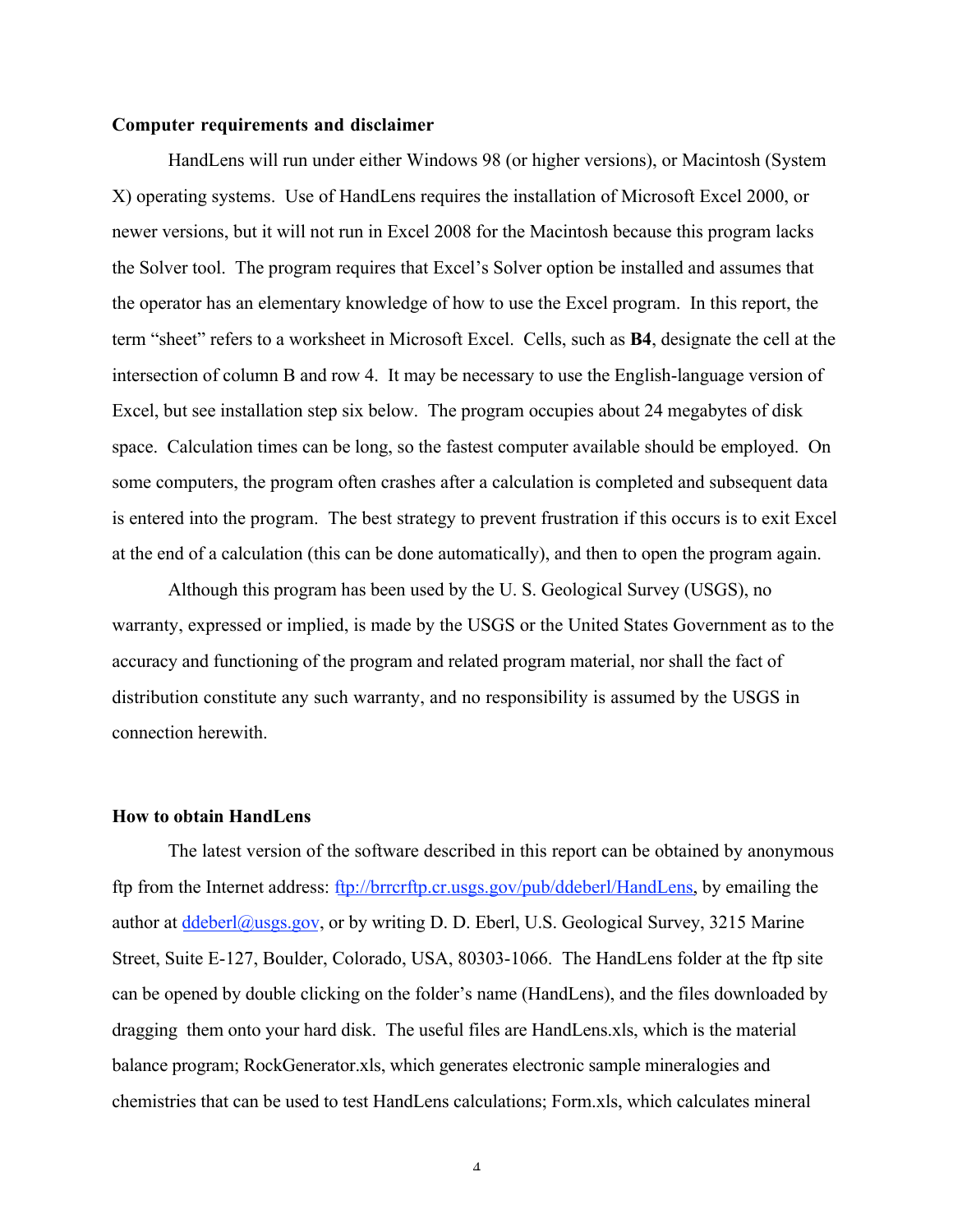formulae; and HandLens.pdf, which is this instruction manual for the program. Comments or concerns about HandLens should be directed to the author (ddeberl@usgs.gov).

## Acknowledgments

The author thanks A. Blum and L. Benson for reviewing this manual, and D. McCarty for encouragement that lead to the development of this program. This program was partly developed under a Cooperative Research and Development Agreement (CRADA) between Chevron (D. McCarty) and the USGS (D. D. Eberl).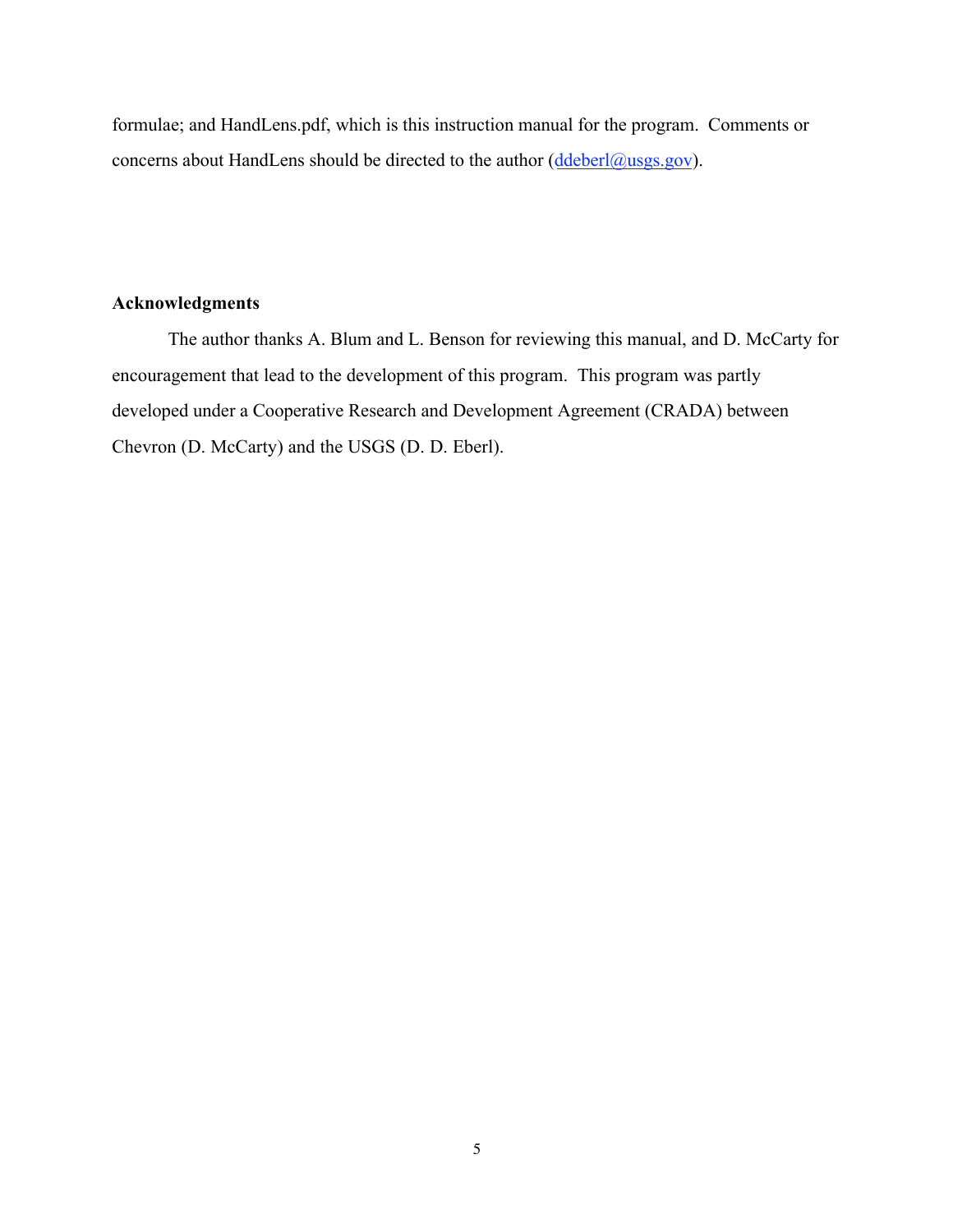## **Installation of HandLens**

The following instructions should be followed exactly when the program is being run for the first time. Most of the instructions in this manual are written for versions of Excel prior to Excel 2007, at which time Excel underwent a major change in format, and these instructions will have to be adapted by the reader for the newer version. However, instructions are presented below for installation in either of the Excel programs.

#### Installation for Excel 2003

1. Copy the program and related files onto your hard disk. Double-click the files to open them. If the files are compressed (compressed with the .exe extension), they should decompress automatically under Windows when double clicked. Files with the .exe extension can be opened in the Macintosh if the Aladdin expander software is used. If needed, the latest version of the expander software can be downloaded for free from at: www.aladdinsys.com/expander. After opening the program, more of the worksheet can be viewed on the screen by reducing the zoom size under the View menu.

2. After the program has been opened, go immediately to the "Material balance" sheet by clicking that tab near the bottom of the screen. The arrows at the bottom left can be used to scroll between tabs. Under the Tools pull-down menu in this sheet, check to see that the Solver tool appears. If not, click the Add-Ins option under the same menu, and click the Solver option box. If the option does not install, then Solver has not been installed from the original Excel disk. Return to the original Excel program disk and install the Solver (see the Help menu in Excel), and then repeat the steps above.

3. Next run Solver once in the "Material balance" sheet by choosing Solver from the Tools menu and by clicking the Solve button. This run will take a few minutes. A shortcut is possible: when Trial Solution shows up in the lower left corner of the screen, push the Esc key on the keyboard, and halt and stop the Solver solution.

4. Return to the "Start" sheet by clicking on its tab at the bottom of the screen. Now it may be necessary to turn on Solver in the Visual Basic Editor. To turn on Solver, go to the Tools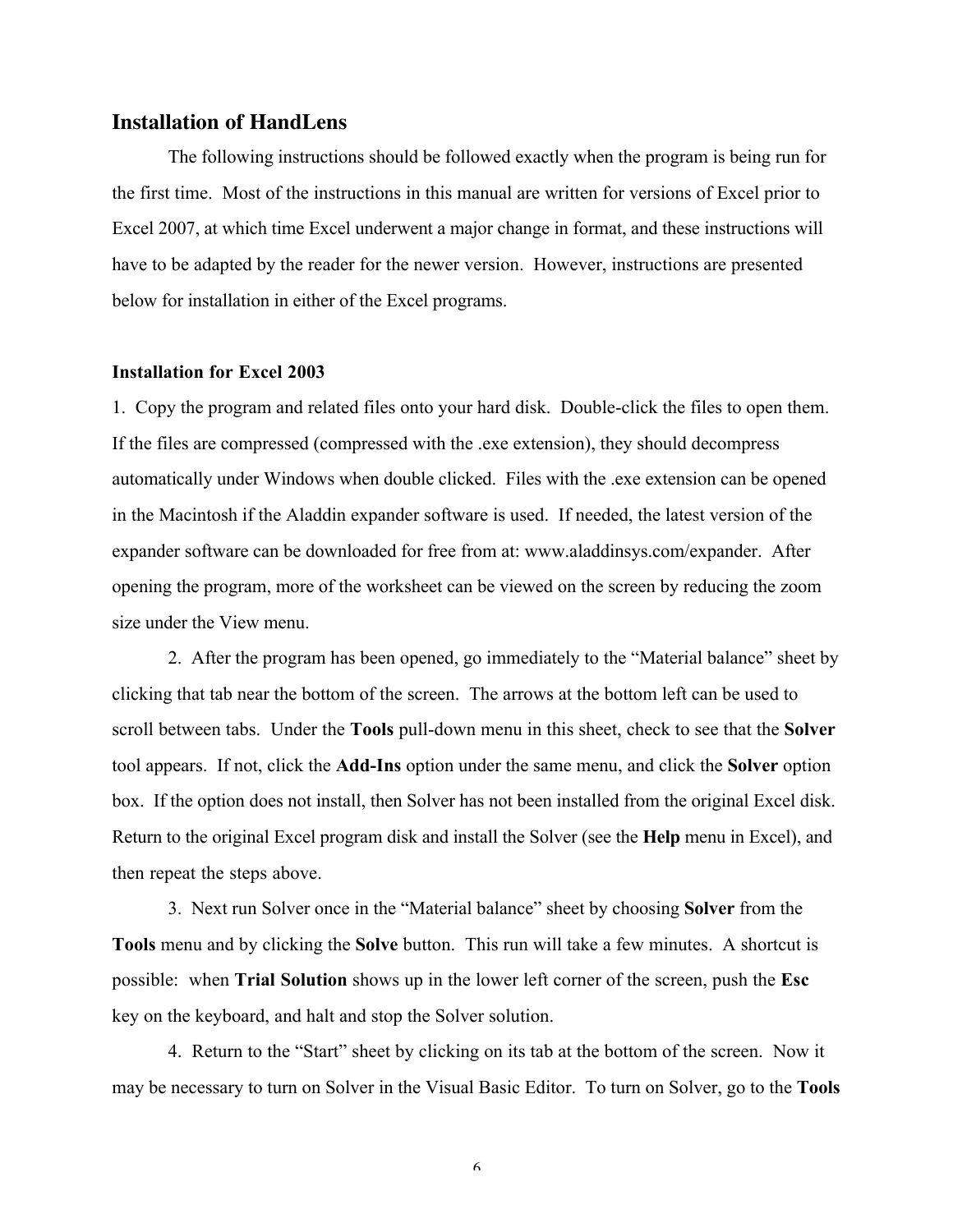menu. Under Tools, choose Macro, then Visual Basic Editor. A new Tools menu will appear. Under this menu choose References. A box will appear named Available References. A checked Solver box may appear in this box, especially for those using Windows. If so, go to paragraph 5 below. However, especially for the Macintosh, a checked box may appear that says MISSING:SOLVER.XLA. If so, click the Browse button. Twin boxes will appear. From the menus at the top of the boxes, it may be necessary to find Microsoft Excel Files in the Show menu and Add-Ins in the From menu. Choose Add-Ins in the left box, and open Solver.xla in the right box by double clicking. Click the Enable Macros button that appears. SOLVER with a checked box should appear in the Available References box. Click the OK button. Under the Excel Menu, click Close and Return to Microsoft Excel.

5. In the "Start" sheet, go to cell O229, which will have a pink font (it could be displaced from cell O170). This cell should show: =SOLVERSOLVE(TRUE). This macro statement can be seen at the top of the screen, beneath the Tools bar. If the equation cannot be seen, then under the Tools menu, click Options, and then under the View tab check the Show formula bar option. The Status bar and Windows in Taskbar options also should be checked. If cell O229 shows only =SOLVERSOLVE(TRUE), save the program and go to the next section in this report. However, especially for the Macintosh, there may be a long string of letters after the equal sign in this macro statement which indicates the address of a hard disk. If this information is present, it must be removed from this and other cells before the program will run. To remove it, copy everything that comes between the equal sign and SOLVERSOLVE(TRUE) by highlighting it, and choosing Copy from the Edit menu. Click the red  $X$  in the Formula bar to return the cell value to its original state. Under the Edit menu, choose Replace. (In some systems it may be necessary to choose **Find** first, and then **Replace**.) Paste the copied material into the Find What box. Do not enter anything into the Replace With box. Click the Replace All button. Now the unwanted material has been removed from all cells in the program. Save the program, and you are ready to use it.

6. It may be possible to run HandLens under non-English language versions of Excel if the user is willing to do some work. Most of the code is translated automatically into the non-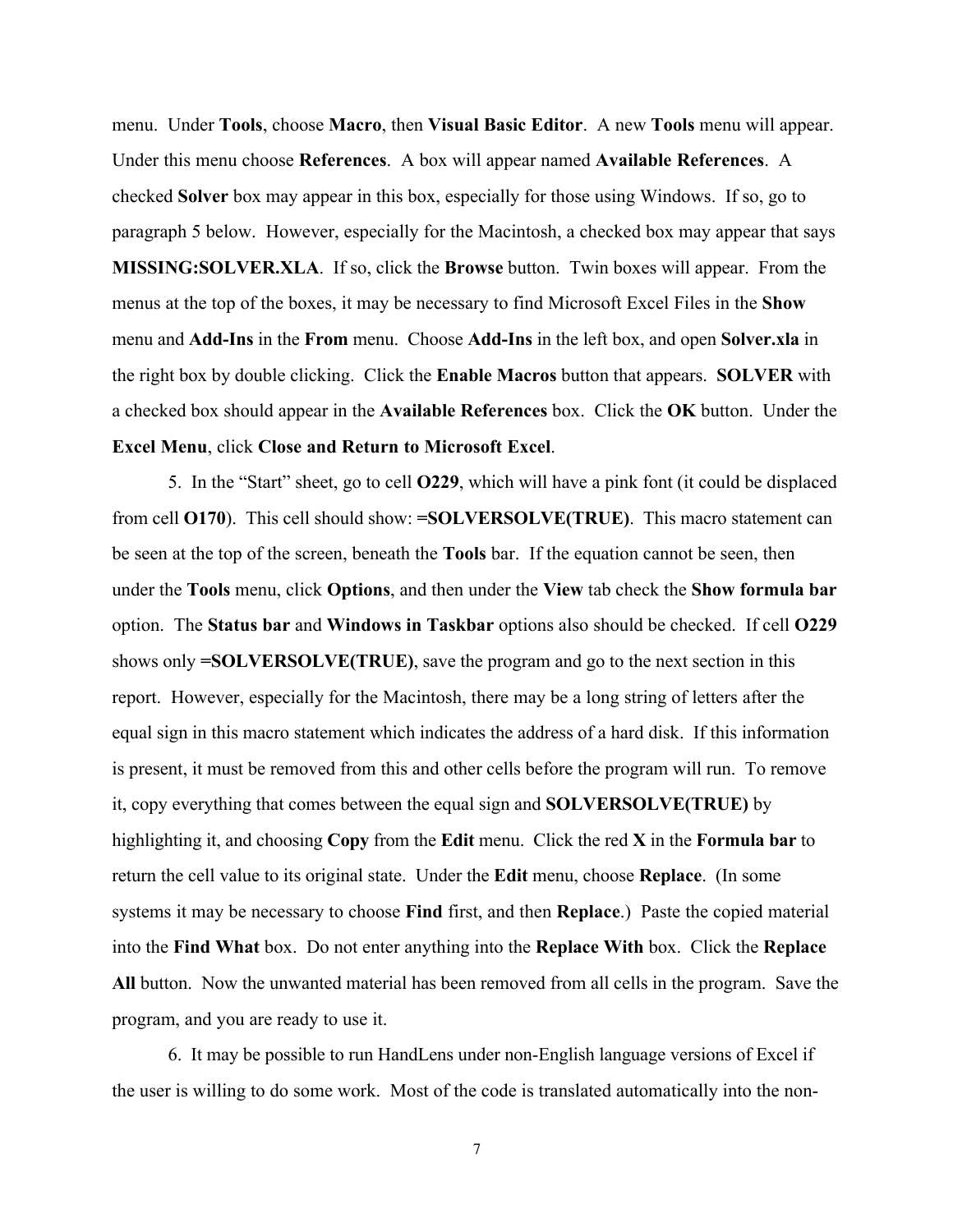English version, but there are a few words that must be changed manually. It is necessary to replace the word SOLVER with the non-English equivalent. In Spanish, for example, the word is SOLV (see Spanish Excel instructions to find the word). To replace words in the program, follow the instructions in paragraph 5 above. In addition, the Solver commands need to be modified in the "Material Balance" sheet (Cells A28:A30, A32:A34, A36:A38, A40:A42, and A44:A46). Click on cell A28 to choose it. Under the Tools menu choose Solver. Make the following changes in the Solver box that appears on the screen: under By Changing Cells, erase the current entry and type \$A\$3, if necessary; under Subject to Constraints, choose each entry and click Delete so that this box is empty. Next click on the Options button which is a part of the Solver box that is on the screen, and then click the Save Model button. Click OK twice, and close the Solver box. Now cells A28:A30 should contain the non-English language equivalent of the English entries. It may be necessary to separate the entries in Cell A30 with slashes (/) rather than with commas or semicolons (, or ;). Now repeat the same procedure with the other triple cells listed above. If the program runs, Save it and give thanks.

#### Installation for Excel 2007

The advantage of Excel 2007 is that it can use the additional speed of multiprocessors. Excel 2008 for the Mac will not run HandLens because this version of Excel does not contain the Solver.

The Byzantine route for converting HandLens from Excel 2003 to Excel 2007 is as follows:

- 1. Open Excel 2007.
- 2. Under the Office Button, open HandLens.xls.

3. Under the Office Button, Save as, Excel Macro-Enabled Workbook. The program is saved separately as HandLens.xlsm.

#### 4. Under the Office Button, Exit Excel.

5. Open HandLens.xlsm in Excel 2007.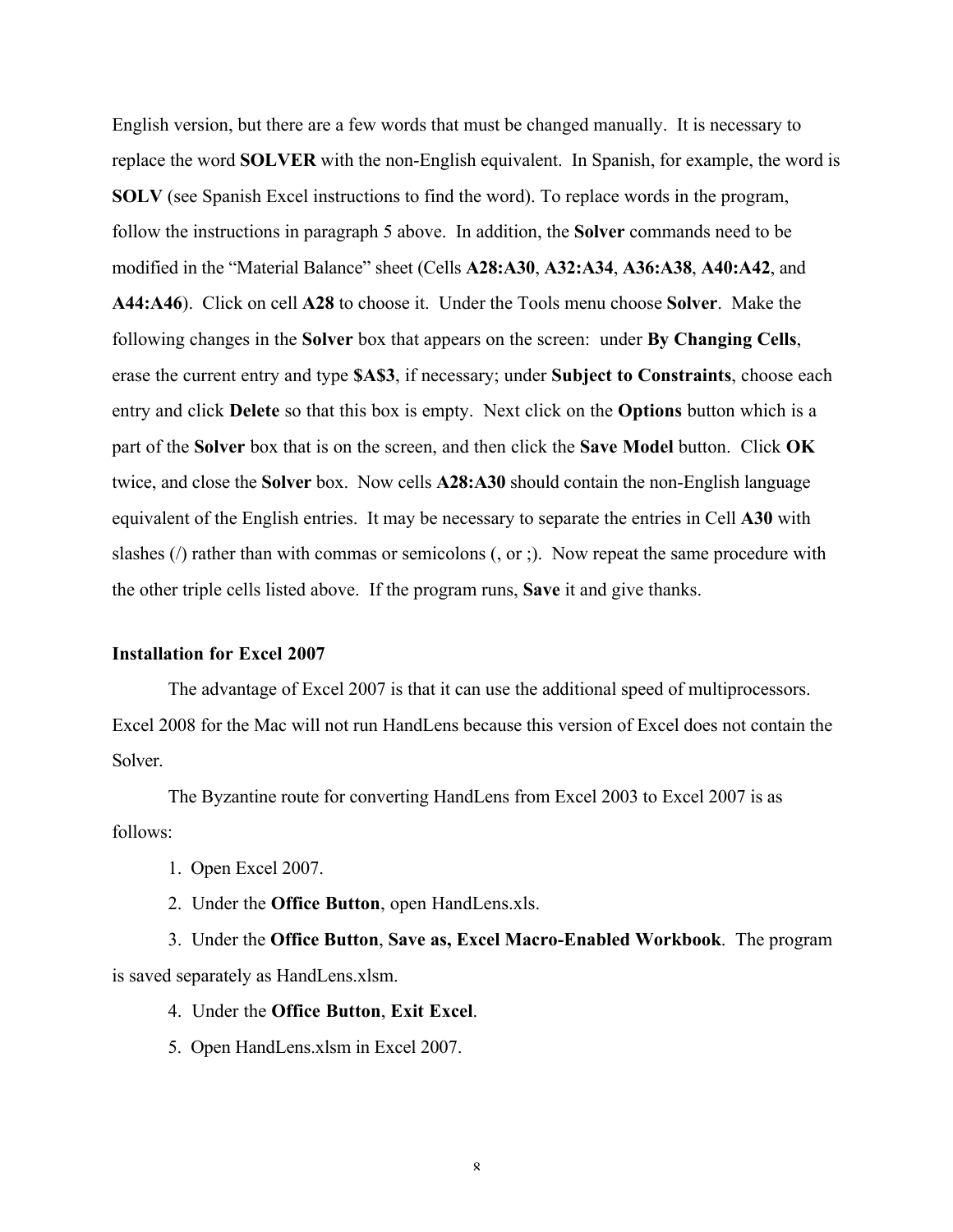6. Click the Material balance tab at the bottom of the sheet. You may have to scroll to find it.

7. Click the Data tab at the top of the sheet. In the Analysis section (far right top), click the Solver tool. If there is no Solver tool, then install the Solver by following the directions given in Excel help. Also install the ToolPak Add-in (without VBA).

8. After having clicked the Solver tool, when the Solver box appears, click Close.

- 9. Click the Start tab at the bottom left of the sheet.
- 10. Click the Home tab at the top left of the sheet.
- 11. In the Editing section (far right top), click Find & Select, then Replace. Next to

#### Find What: enter the word SOLVER. Next to Replace with: enter SOLVER again.

- 12. Click Replace All. There should be 204 replacements. Close the box.
- 13. Click the tab for Manual plots at the bottom of the sheet.
- 14. On the chart in this worksheet, click on the label for the x-axis, which should read Kspar.
- 15. In the formula bar near the top of the sheet, click in the formula, which should read: ='Manual plots'!\$D\$4. This procedure somehow wakes up the chart labels.
- 16. Follow the same proceedure to wake up the 8 labels on the y-axis of this chart.
- 17. Follow the same proceedure in the Results3 sheet to wake up the K label in the upper right corner of the chart.
- 18. Under the Office Button, click Save.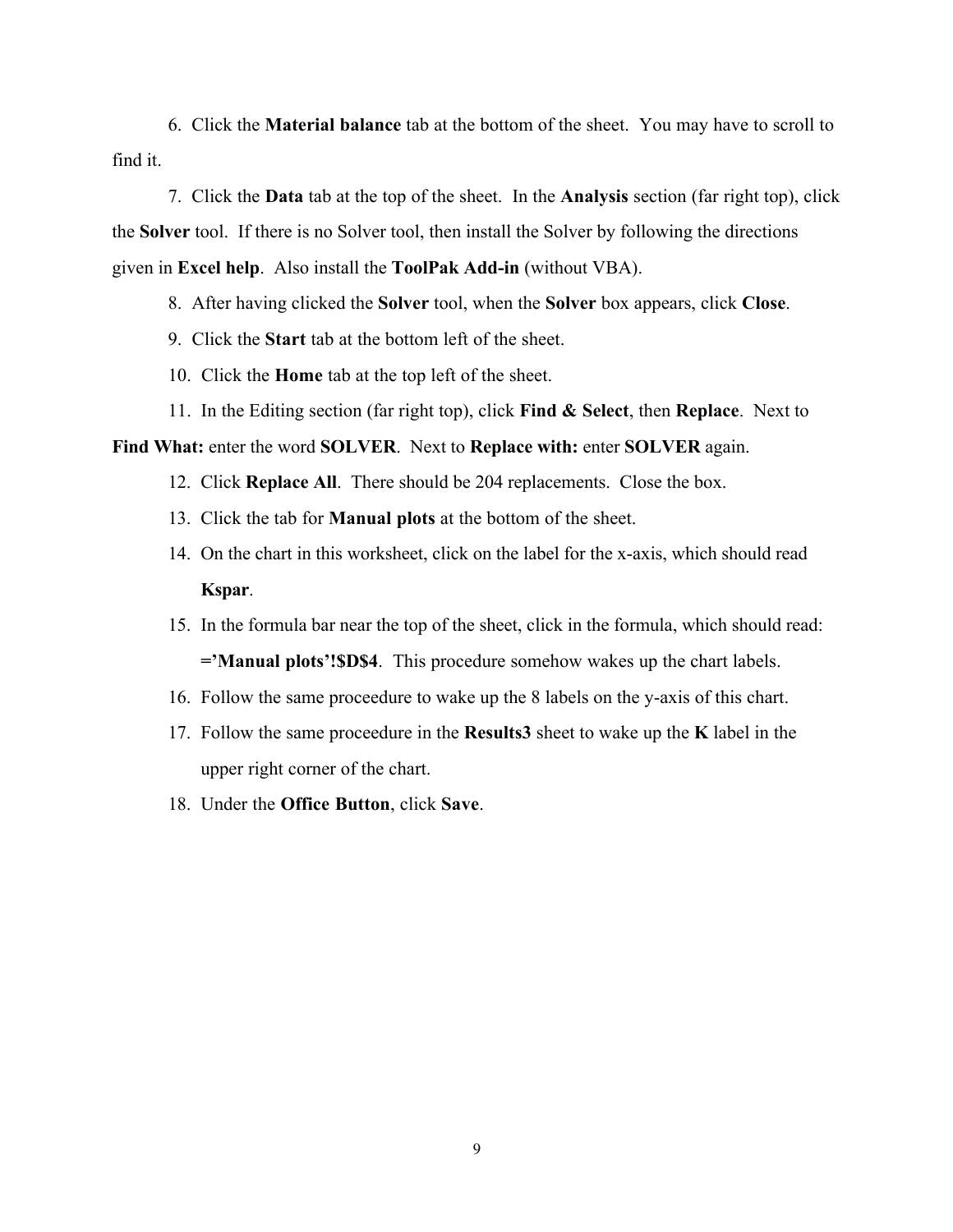## **How to Run HandLens**

- 1. If the program is being used for the first time, follow the installation instructions given above. Make a copy of the program and run the copy.
- 2. Enter data only in cells that contain **bold red font!** Never cut and paste, only copy and paste data values. After copying data, choose Paste Special under the Edit menu, then Values to paste.
- 3. Previous data can be erased by entering a **2** into cell **B4** and clicking the **Start** button. Before doing this the first time through, look at the input sheets to see how the data is entered, and run the program with its current data set to be sure that it works.
- 4. In the "Start" sheet, indicate the minerals present by entering the number **1** into the appropriate cells in column **F**. There is a 17 mineral limit.
- 5. Run **Mineral Setup** by entering **1** into cell **B4** and clicking the **Start** button.
- 6. In the "Input mineralogy" sheet, enter the sample names into column **B** and the weight percents of each mineral into the cells indicated. There is a 400 sample limit. Some of the minerals analyzed can be combined into a single category. For example, orthoclase and microcline weight percents can be added together, and the sum entered as potassium feldspar (Kspar). For best results, mineral weight percents for each sample should sum to 100 percent. The experimental uncertainty for each mineral can be entered into row **2**. For example,  $a \pm 6$  percent uncertainty is entered as  $0.06$ .
- 7. In the "Input major chem" sheet, enter weight-percent elements (not elemental oxides) where indicated. They do not sum to 100 percent because the anions are missing. Experimental-measurement error can be entered into row **2** as is described above. If the chemical data comes in the form of weight-percent elemental oxides rather than as elements, then these values can be converted into weight-percent elements in the "Oxide conversion" sheet. If the element Si is missing from the analyses, it can be calculated automatically by difference in the "Si calc" sheet by entering the weight-percent major elements into columns **D** through **K**. The weight-percent Si will appear in column **C**.

 $1<sub>0</sub>$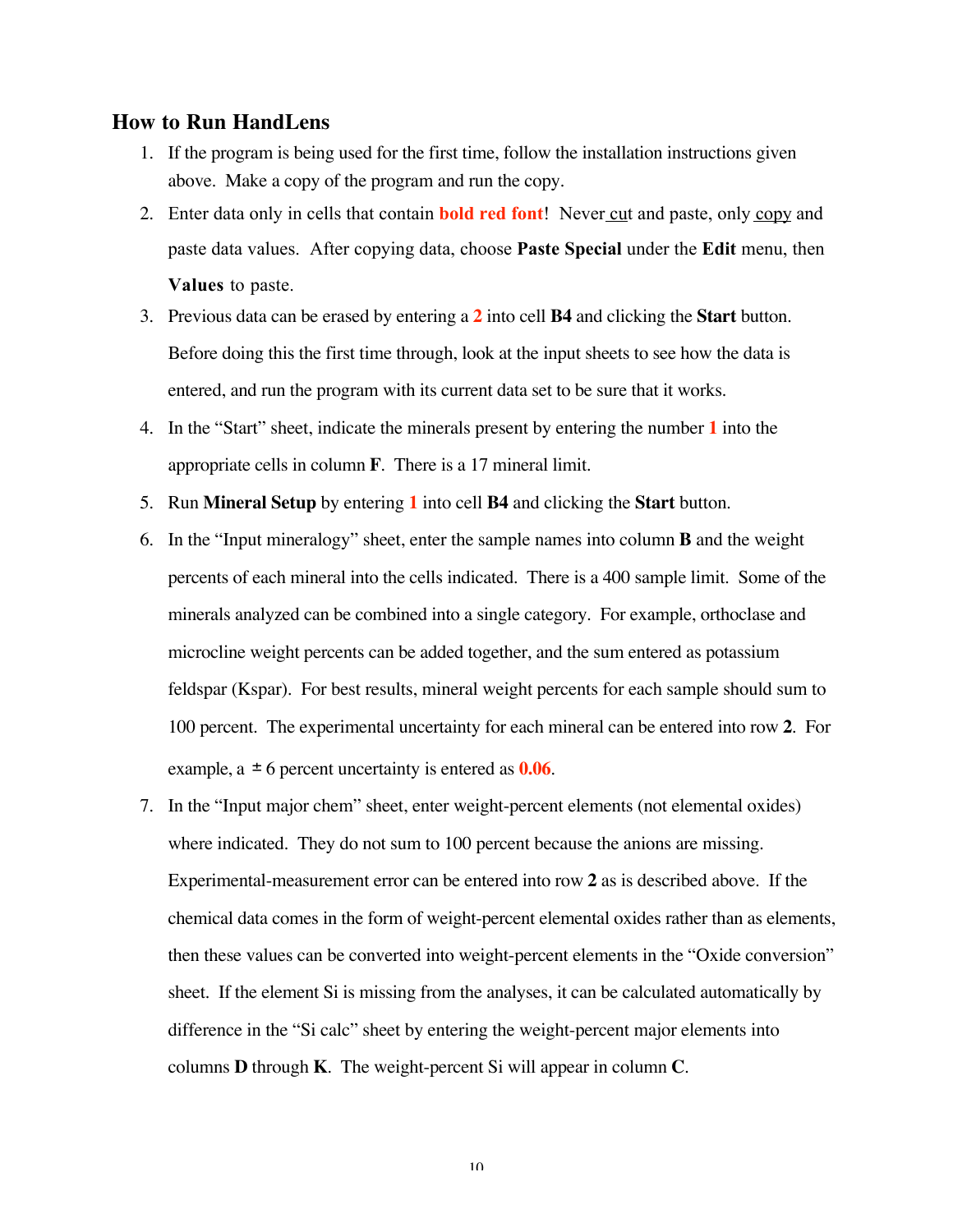- 8. In the "Input trace chem" sheet, enter the element symbols into row **4**, and the ppm values for the trace elements into the cells below.
- 9. In the "Input other" sheet, enter other data for the samples, such as depth, temperature, latitude, surface area, cation exchange capacity. Enter the name of the type of other data into row **4**, and the data itself into the cells below.
- 10. In the "Start" sheet, enter the number for the analysis option into cell **B10**, and the number of samples to be analyzed simultaneously into cell **B15**. Indicate whether or not major elements are to be analyzed with the trace elements (for example, without constraints) in cell **B17**, whether  $Fe^{2+}$  should be a part of the Solver solution in cell **B20**, and how many times to iterate the calculation in cell **B22**. Explanations for these inputs will be given below, and the other inputs are self explanatory.
- 11. Click the **Start** button. Column **A** in the "Start" sheet lists where the answers will appear.

#### **Analysis Options**

#### Option 1: Analyze data for correlation table & plots

Start the calculation by entering number 1 in cell **B10** of the "Start" sheet, and by clicking the Start button. When the calculation is complete, open the "Correlation table" sheet by clicking its tab at the bottom of the screen. The table gives the coefficient of determination  $(r^2)$ for all paired variables, and highlights the best correlations in bold green font. The threshold for being highlighted can be changed prior to the calculation by changing the value in cell A7 from a minimum of zero to a maximum of 1. The coefficients of determination can be multiplied by 100 to find the percent of variance in common between the paired variables.

The next sheet, "Manual plots", is a utility for plotting the input data, and can be activated by entering the reference number (from column A, with reference to column B) into cell D3 for the material to appear on the X axis, and the reference numbers for the Y axis into cells E3:L3. The values for columns E through L are added together when plotted.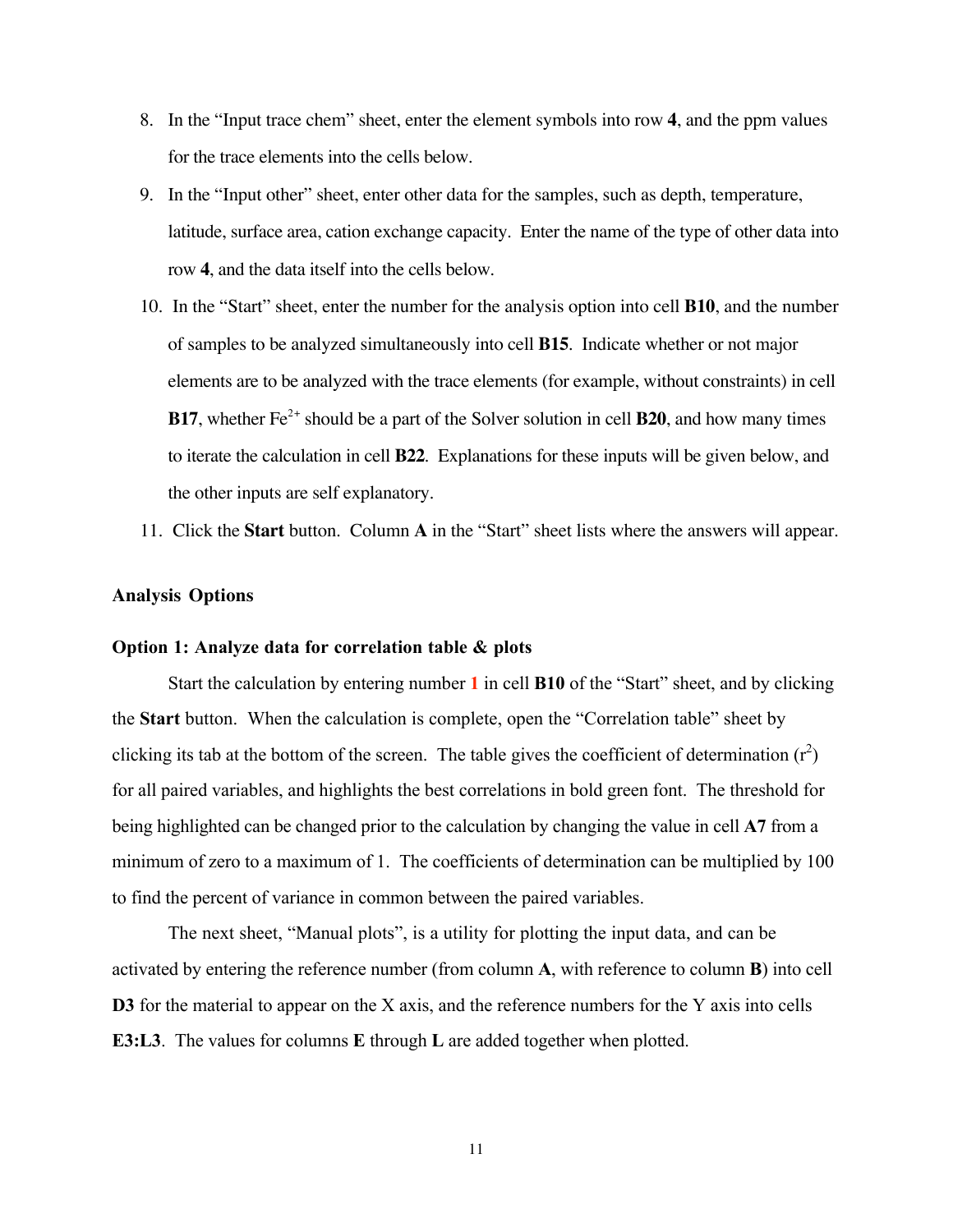#### **Option 2: Calculate mineral formulae**

Start this calculation by entering **2** into cell **B10** of the "Start" sheet, and by clicking the **Start** button. Option 1 also will be calculated. Option 2 calculates the formulae for minerals in the samples by solving a series of simultaneous equations, as will be described in a later section of this report, and is based on the assumption that each mineral has the same chemical composition in all samples. There should be as many equations in the calculation as there are unknowns. Therefore, it is safest to have at least as many samples in the calculation as there are minerals that have variable compositions, although, due to complexities in the mathematics, it may be possible to use fewer samples for some calculations. The number of samples and variable minerals in the calculation are displayed on column **A** on the "Start" sheet after running **Mineral setup**. The range of compositional variation of each mineral is set in the "Input formulae" sheet, as will be discussed in a later section of this report.

The number of samples to be solved simultaneously can be set in cell B15 of the Start sheet. Enter "All" to analyze all samples simultaneously. For a 10 sample set, for example, entering a 5 into this cell will cause the first 5 samples to be analyzed simultaneously, and then the next 5. The results for these two calculations will be reported separately in the "Results2" sheet. By entering a negative number, for example -5, the samples will be analyzed 5 samples at a time as a moving average. Samples 1 to 5 will be analyzed, followed by samples 2 though 6, and so forth, and the results will be reported separately. One needs to run enough samples simultaneously to find a unique solution, but not so many as to stretch the assumption of a constant chemistry for each mineral.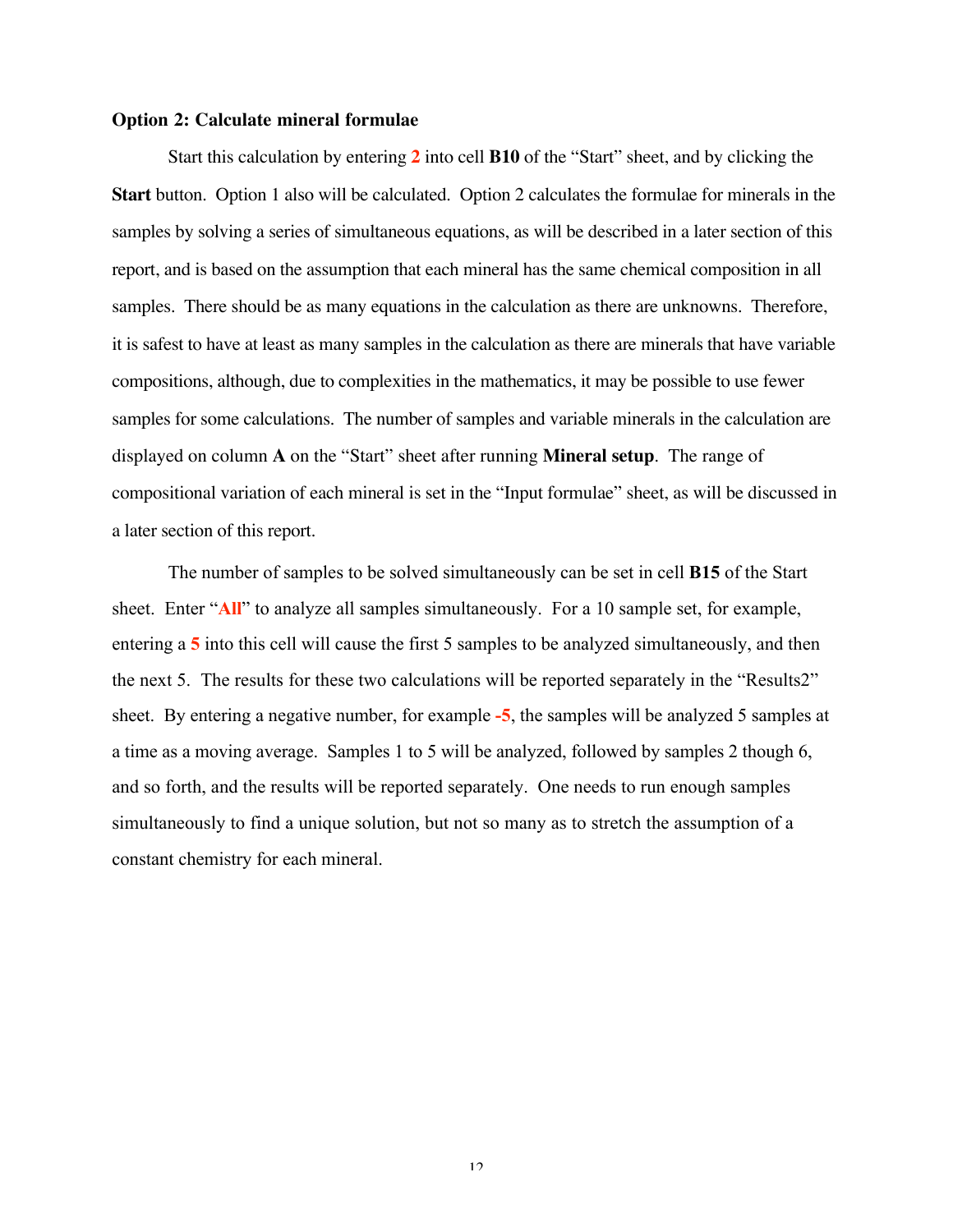Many chemical analyses report total iron rather than ferric and ferrous iron separately. HandLens will calculate ferrous iron from total iron when 1 or 2 is entered into cell **B20**, by making the ferrous/ferric ratio a part of the Solver solution. There is a 30 or 64 sample limit, depending on which option is chosen. The 64 sample limit excludes Ti and  $H_2O+$  from the calculation. Samples that contain minerals that have a fixed ferrous iron content (for example, pyrite) can be calculated without turning on this option (for example, enter  $\theta$  into cell **B20**).

Cell B22 indicates how many times the calculation will be iterated to find the correct formula weights for the minerals. The first iteration uses the formula weights for the mineral compositions entered into the "Input formulae" sheet. This weight is then refined as the calculation proceeds and the mineral compositions are adjusted. Generally two or three iterations are sufficient to converge on a formula weight.

The results for Option 2 are presented in the "Results2" sheet, starting in column AC. The upper table (rows 1 through 20) reports initial mineral chemistries (from the "Input formulae" sheet) before the calculation began, and the tables below report results for the calculations. Structural formulae can be written from the atomic distributions given in the tables for each mineral. Moving to the left in this spreadsheet, by entering a reference number in cell F2 (reference is to the table in columns B and C), minerals of the same type from multiple solutions can be compared. Cell A9 gives the Solver status at the end of the calculation, and will read 0 or 1 if the calculation is valid. If Solver encounters an error, you may be attempting an impossible calculation, so cell A9 should be checked to insure that Solver found a valid solution. Moving to the right in the spreadsheet, by entering a reference number in cell BI2 (reference to table in cells BE3:BF12), the calculated versus the measured weight percent of an element can be compared for the entire sample set. Ideally, the regression line should have a slope of 1 and an intercept of 0. Deviation from this ideal indicates how well the assumption of equivalent chemistries for minerals of a given type is obeyed in all samples.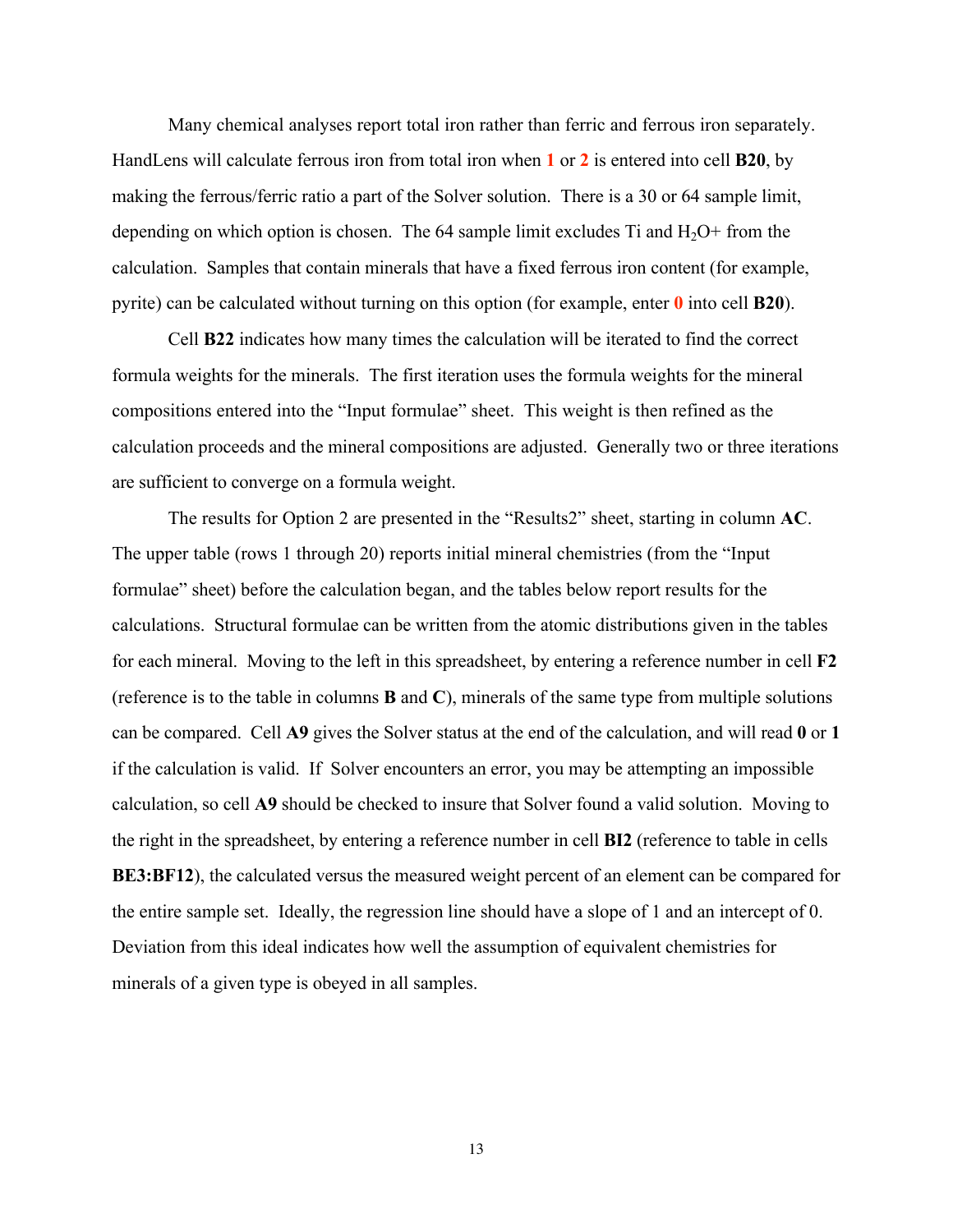#### Option 3: Distribute elements among minerals

Start this calculation by entering 3 into cell **B10** of the "Start" sheet, and by clicking the **Start** button. If  $\theta$  has been entered into cell **B17**, then the concentrations of all analyzed elements in the minerals will be calculated. If the number 1 has been entered into cell B17, then concentrations for the trace elements only will be calculated. This calculation is accomplished without assuming any constraints for mineral compositions by solving a series of linear equations simultaneously. There must be at least as many samples in the calculation as there are different types of minerals in the samples for the calculation to be mathematically constrained. As with previous calculations, it is assumed that elemental concentrations are constant for each mineral type.

The results appear in the "Results3" sheet, starting in column EX, and are presented in concentration units of weight percent for the major elements, and ppm for the trace elements. As an example, Si should have a concentration in quartz of 46.7 weight percent (100 x atomic weight of Si/molecular weight of quartz =  $100 \times 28.09/60.09$ ).

Plots of measured versus calculated elemental data can be viewed near column E by entering an element's reference number (see columns **B** and **C**) into cell **F2**. The points should fall on a regression line that has a slope of 1 and an intercept of zero if the assumption of a constant chemistry is obeyed.

The results of the Option 3 calculation indicate only that a particular element accompanies a particular mineral, not that it is a part of the mineral's structure. One can speculate, for example, that Ba and Zr may accompany quartz, but may be present in trace amounts of barite and zircon that were not detected by X-ray diffraction, rather than being present in the quartz structure. The Ba, and Zr may correlate with quartz because they occur in resistant minerals that were concentrated together by weathering.

#### Option 4: Calculate mineral formulae within uncertainty limits

Start the calculation by entering 4 into cell B10 of the "Start" sheet, and by clicking the Start button. This option will calculate mineral formulae using Option 2 first, and then calculate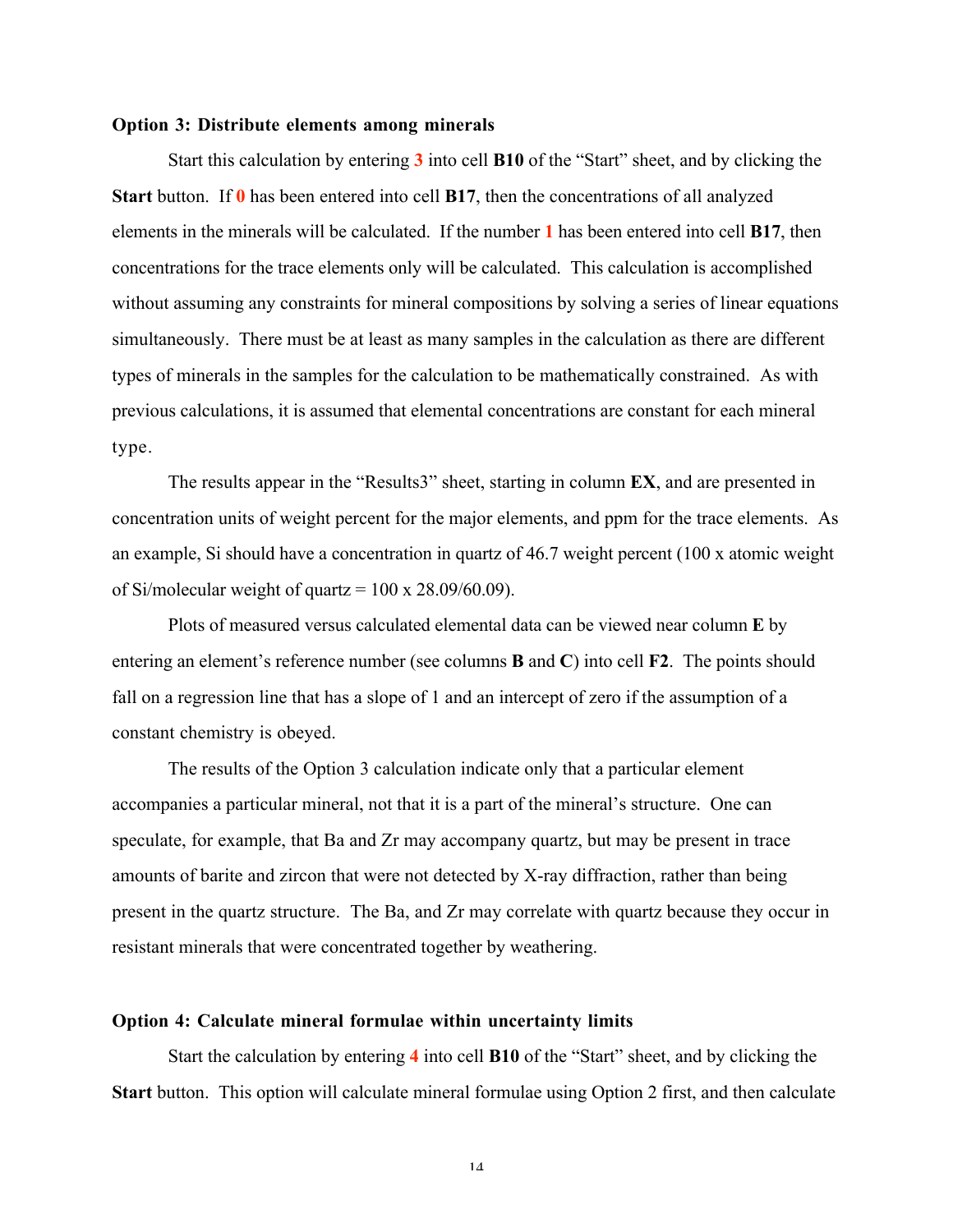the formulae by assuming that the mineralogy and/or major element chemistry can vary within the uncertainty limits set in the "Input mineralogy" and "Input major chem" sheets. The results will appear in the "Results4" sheet, starting in column AC. The uppermost table gives the initial formulae that were entered into the "Input formulae" sheet, to be discussed below. The mineral and element multipliers used to correct the data can be read in the tables. As in Option 2, the chemistry for minerals of a given type can be compared for separate simultaneous calculations by entering the mineral's reference number (see columns B and C) into cell F2.

#### Option 5: Run all of the above options

Start the calculation by entering 5 into cell B10 of the "Start" sheet, and by clicking the Start button. This option will calculate Options 1 through 4 with one click of the button.

## **Option 6: Enter new standard into the Input formulae sheet**

Start the calculation by entering 6 into cell **B10** of the "Start" sheet, and by clicking the Start button. This option will enter a new or revised standard mineral formula into the program, after the formula has been added or revised in a table in the "Input formulae" sheet, as will be discussed in the next section of this report.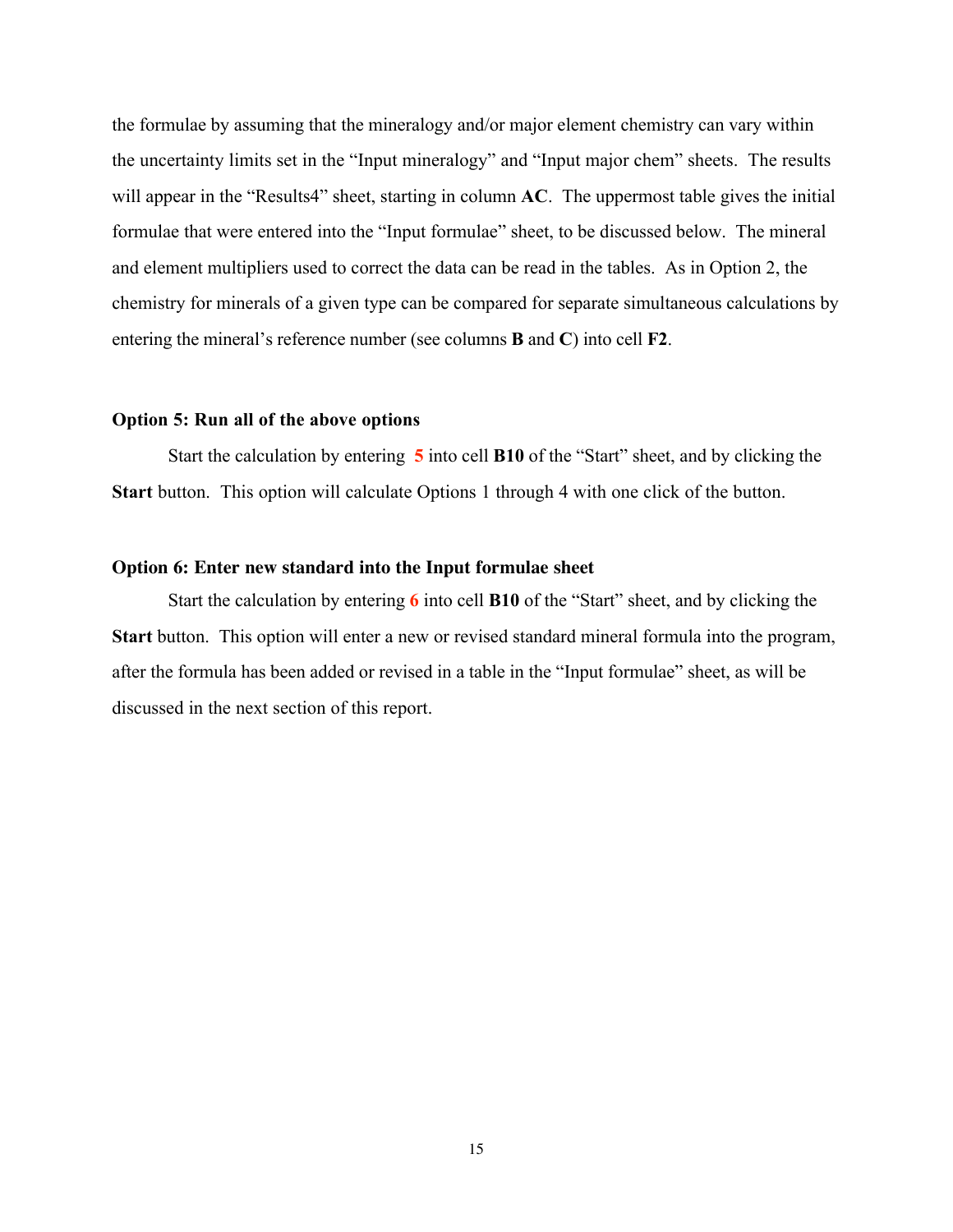#### How To Enter A New Mineral Formula Into HandLens

Mineral chemistries calculated by Options 2 and 4 are restricted by material and chargebalance constraints. To enter new minerals into the program, or to revise chemistries for minerals that are already in the program, mineral formulae and constraints must be entered into the "Input formulae" sheet, and then introduced into the program by running Option 6 from the "Start" sheet.

To enter a new mineral, go to the "Start" sheet. Enter the mineral's name after the last mineral name in column E. Note the number, given in column D, of the new mineral. In column G, opposite the new mineral's name, indicate whether it has a fixed  $(0)$  or variable  $(1)$ composition. Go to the "Input formulae" sheet, and enter the mineral's number into cell E8, and its name into cell F8 in the Formula Editing Table.

Next enter the mineral's starting composition and the upper and lower limits for its chemistry in cells G8:AS8. Models for this input can be followed in the Chem Substitution Input Table below the Formula Editing Table. Using calcite  $(CaCO<sub>3</sub>)$ , with the possibility for 0.3 atoms of Mg substitution for Ca) as an example, enter zeros in all cells in the range G8:AS8, except for the following cells. Enter the simplest formula for calcite first, by entering 1 into cell S8, thereby indicating 1 atom of Ca, and 1 into cell AN8, thereby indicating 1 molecule of CO<sub>3</sub>. This is the starting formula for calcite that will be used in the material and charge balance calculations for Options 2 and 4. Check to see that the mineral is electrically balanced by consulting cells F5 or AU8, which should read zero. Since there is a range of Mg substitution in this mineral (up to 0.3 atoms per Ca position), enter the upper limit for Ca  $(1.0)$  into cell S8, and the lower limit  $(1.0 - 0.3 = 0.7)$  into cell U8. Enter similar information for Mg, by entering 0.0, 0.3 and 0.0 into cells P8:R8.

Next enter the constraint equations and constraint constants into rows 31 and 32, starting in cells G31 and G32. The constraint equations refer to the atoms and numbers of atoms listed in cells G9:P11, and not to those listed in row 8. A constraint equation for calcite would be, for example,  $=J11+K11$ , which would be entered into cell **G31**. The constraint constant is 1, because the sum of Mg and Ca atoms for this mineral must equal 1; so the number 1 should be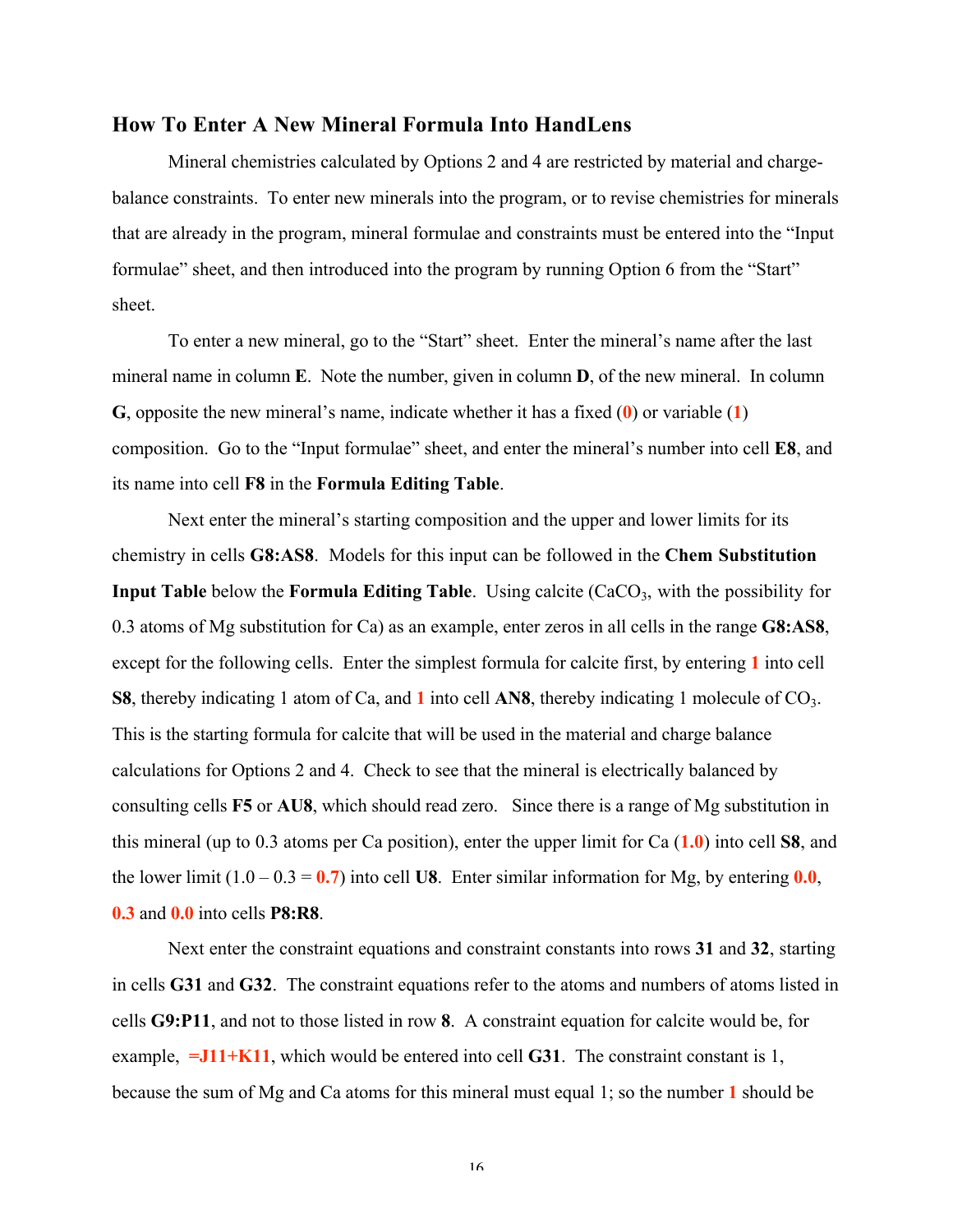entered directly below the constraint equation, into cell G32. Another constraint equation and constant for calcite would be:  $=2*(J11+K11)-2$  entered into cell H31, and the constant 0 entered into cell H32, which describes charge balance (the valences of Mg and Ca times the number of atoms of each, minus the charge of 1 molecule of  $CO<sub>3</sub>$  equals zero). One can enter less than or equal to constraints and constants, or greater than or equal to constraints and constants in a similar manner into cells O31:R32.

In order to enter this formula into the program, it now is important to go to the "Start" sheet, run Option 6, and save the program. Option 6 will paste the number of atoms for the mineral into the correct position in the Chem Substitution Input Table found in rows 41:144, and the constraint equations and constants into the correct position in the table found in rows 147:347.

To alter the equations for a mineral that already is entered into the program, please follow these directions exactly. Using illite as an example, highlight and copy cells E64:AS64. Select cell E8 by clicking on it, and under the Edit menu choose Paste Special, Values. Next copy cells G186:R187. Select cell G31, and under the Edit menu choose Paste Special, Formulas. Edit the mineral's formula and constraints as desired. Then go to the "Start" sheet, run Option 6, and save the program.

Typical chemical formulae for common minerals are listed in the "Mineral index" sheet. Ranges for mineral compositions can be found, for example, in Deer and others, 1992. Formulae in the "Input formulae" sheet should be checked prior to calculation to insure that they have not been altered by someone during previous calculations.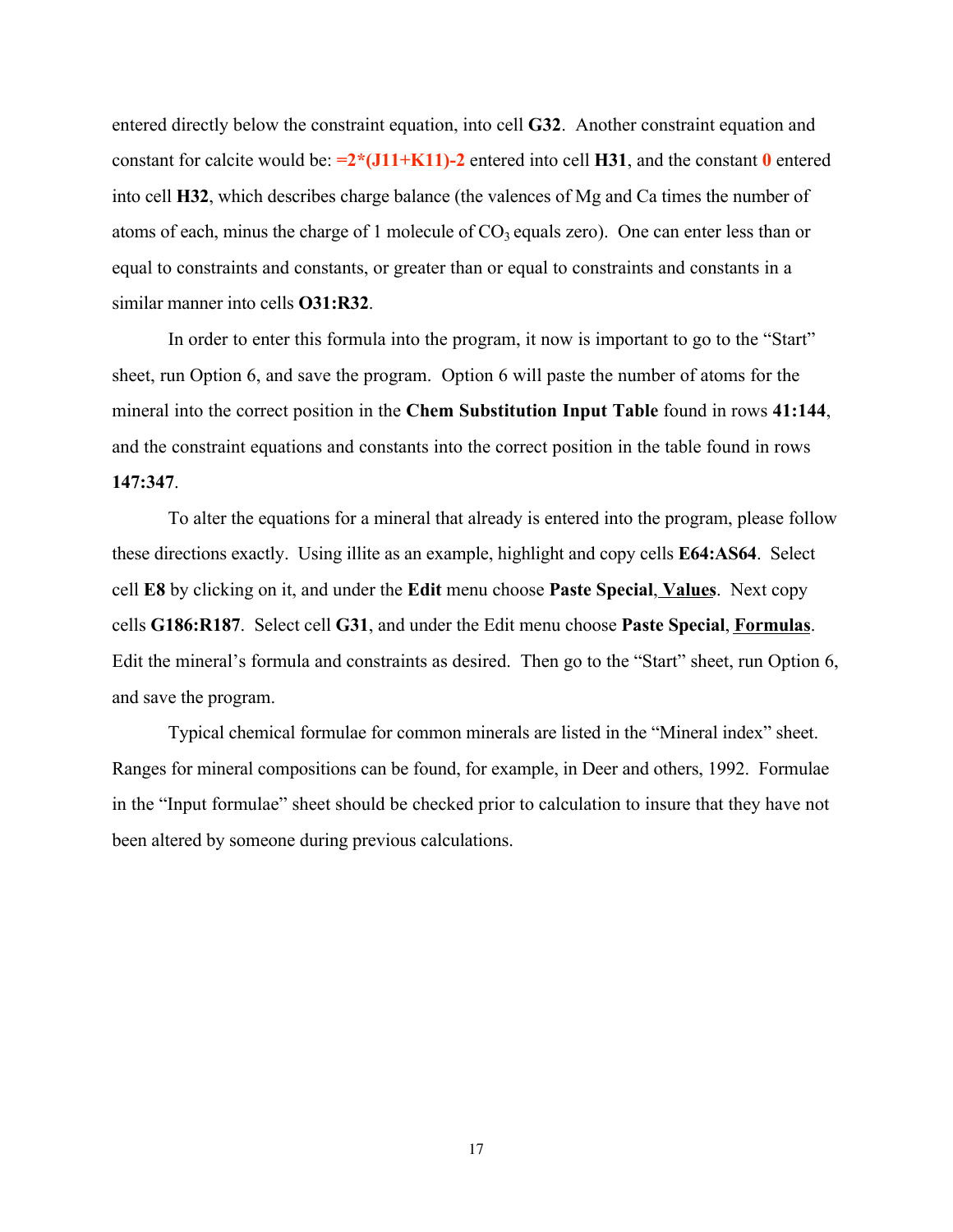#### Theory Behind the Operation of HandLens

The calculation of Option 3 in HandLens, an option that distributes elements among minerals without material-balance or charge-balance constraints, is based on the definition for concentration. As an example, the concentration ( $ppmBa_{Sample}$ ) of the trace element Ba in a sample containing potassium feldspar (Kspar) as the exclusive Ba-containing source is represented:

$$
ppmBa_{Sample} = \%Kspar_{Sample} \times ppmBa_{Kspar} \times 10^{-2}.
$$
\n(1)

only one mineral, or in a sample that is known to contain the element in just one mineral. The It is trivial to calculate the concentration of an element in a mineral for a sample that contains concentration of Ba in the sample ( $ppmBa_{Sample}$ ) can be analyzed, for example, by inductively coupled plasma mass spectrometry (ICP-MS), and the weight percent of potassium feldspar in the sample (%*Kspar<sub>Sample</sub>*) can be determined by quantitative X-ray diffraction (for example, RockJock program; Eberl, 2003). If there are two Ba-containing minerals (for example, Kspar and muscovite, Musc) in a sample, however, then there no longer is a unique solution to the problem, because there are two unknowns (the concentrations of Ba in Kspar and in muscovite), but just one equation:

$$
ppmBa_{Sample} = (\%Kspar_{Sample} \times ppmBa_{Kspar} + \%Musc_{Sample} \times ppmBa_{Musc}) \times 10^{-2}.
$$
\n
$$
(2)
$$

A second equation is added by analyzing a second sample that has the same concentration of Ba for each mineral, but that has different proportions of Kspar and muscovite. By extension, at least as many samples are required as there are different types of minerals in the samples to find a unique concentration for each element in each mineral.

The simultaneous equations could be solved by linear programming (for example, Braun, 1986), but in HandLens they are solved by using Excel's powerful Solver tool in the Material balance sheet. Using Equation (2) as an example, but applying the equation to at least two samples simultaneously, with  $ppmBa_{Sample}$ , % *Kspar<sub>Sample*, and %*Musc<sub>Sample</sub>* known from the</sub>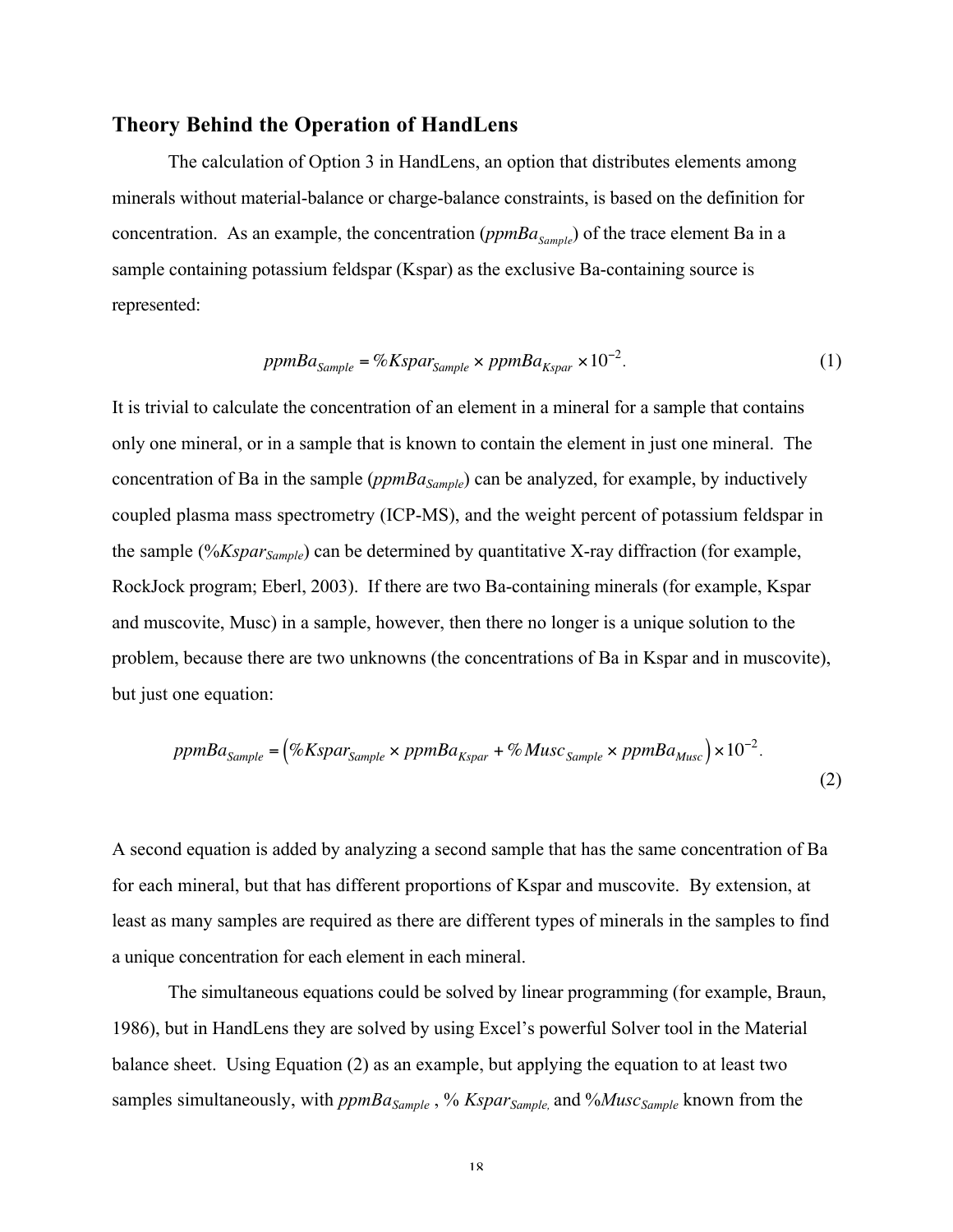analysis of each sample, the ppm of Ba in Kspar and muscovite are varied by the Solver until the difference in the sum of the  $R^2$ 's between the measured  $ppmBa_{Sample}$  and those calculated from equations similar to (2) are minimized for all samples simultaneously, where:

$$
\sum_{SampleN}^{SampleN} R^2 = \sum \Big[ Measured(ppmBa)_{SampleN} - Calculated(ppmBa_{SampleN}) \Big]^2.
$$
 (3)

HandLens will solve for concentrations of an element in up to 17 minerals and 400 samples simultaneously.

A similar approach is used for calculating the major element composition of each mineral (Option 2), but in this case the variability of the major elements can be constrained in Solver by the known compositional variability of each mineral, and by charge balance considerations. For this option, HandLens solves equations analogous to Equations 2 and 3 for all major elements in all minerals simultaneously, with the solutions being limited in Solver by constraints that have been entered into the Input formulae sheet.

Option 4 starts with mineral compositions calculated by Option 2, and then also varies the weight percents of the minerals and/or the elements, within the ranges given by the error values entered into the Input mineralogy and Input major chem sheets, to minimize the sum of the  $R^2$ 's.

### Tests of HandLens Using RockGenerator

The program RockGenerator.xls generates chemical compositions for imaginary or real samples from inputs of mineral chemical formulae and weight percent minerals. Weight percents for the minerals in each sample can be entered manually, or can be calculated automatically by assuming a random distribution of quantitative mineralogy for each sample. Trace element concentrations for each mineral also are entered either manually or automatically. The program's output of artificial sample chemistries then can be used to test the HandLens program, and to back calculate HandLens solutions for real samples. RockGenerator also will generate error,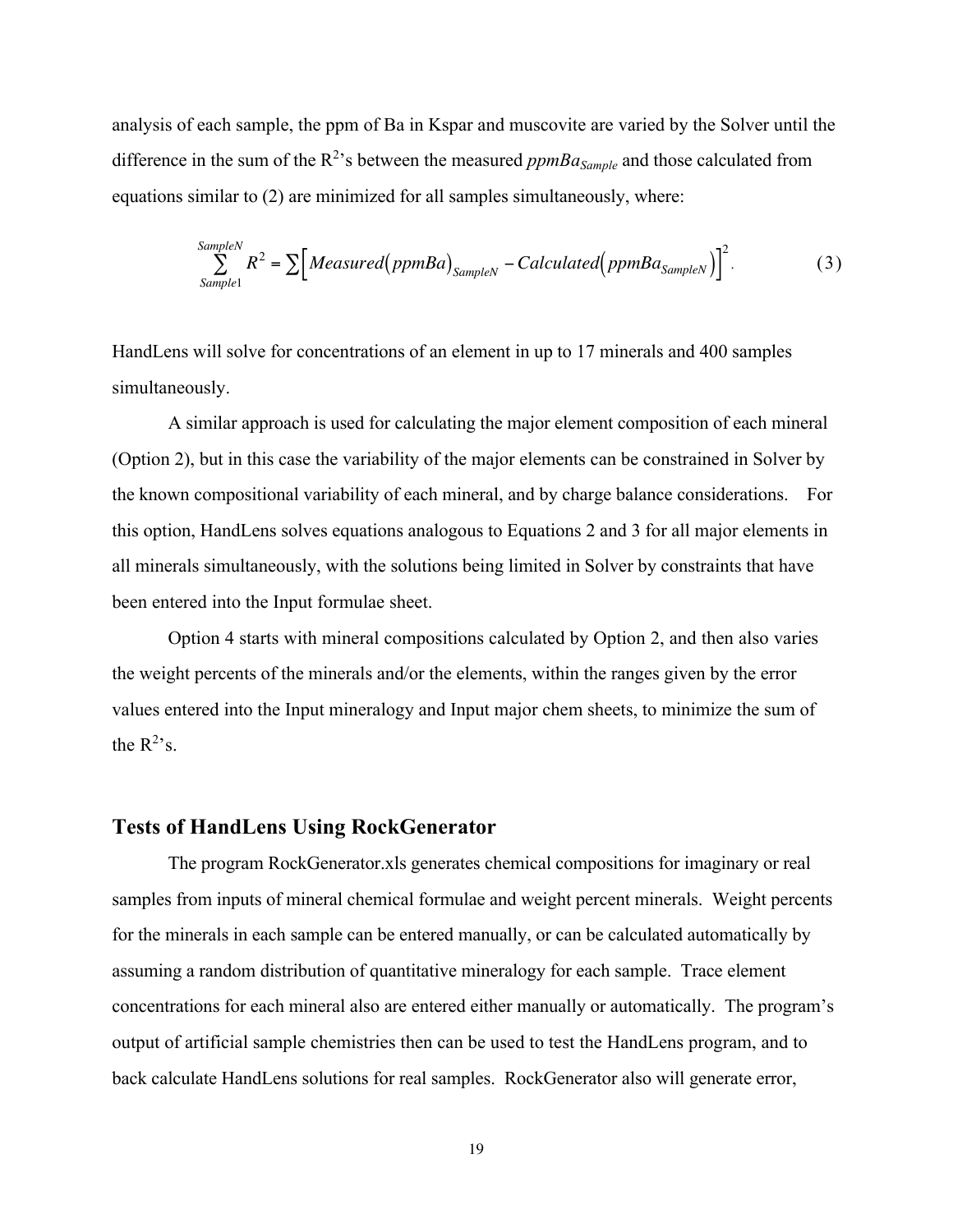either random (Gaussian), systematic, or both, for quantitative mineralogy and chemistry to further test HandLens. Instructions for using RockGenerator are included in the "Start" sheet of the RockGenerator program. Be sure to turn on the Analysis ToolPaks under the Tools menu in RockGenerator.

#### Tests of Option 1: analysis of data for the correlation table and plots

Option 1 does not require extensive testing, because it simply plots the input quantitative mineralogy, chemistry, and other data against itself. One should be aware that the correlations in the "Correlation Table" sheet may have a positive or negative slope, because the sign of the slope is not expressed in  $r^2$ . Regression equations in the "Manual plots" sheet can reveal chemical information concerning pure phases by extrapolating the linear regression to the pure mineral at 100 percent.

#### **Tests of Option 3: assigning trace elements to the minerals**

Ten minerals were chosen for analysis. Mineral-weight percents in each sample and trace-element ppm for each mineral were generated randomly and automatically in RockGenerator. The mineral weight percents and the overall concentrations of the trace elements for each sample then were entered into HandLens, which calculated the trace element concentrations for each mineral. These values then were compared with those that had been used in RockGenerator.

The first test was whether or not Option 3 in HandLens can calculate accurately concentrations of elements in minerals under ideal conditions. These conditions included the presence of as many samples (10) as minerals in the calculation, a random distribution of mineral weight percents among samples, no random or systematic error in chemical or mineralogical data, and constant compositions for the minerals. HandLens performed nearly perfectly under these conditions ( $r^2$  = 1.00, with an intercept close to 0, and a slope of 1.00; fig. 1A). The same calculation was performed with 20 samples, with identical results; but with 9 samples, one less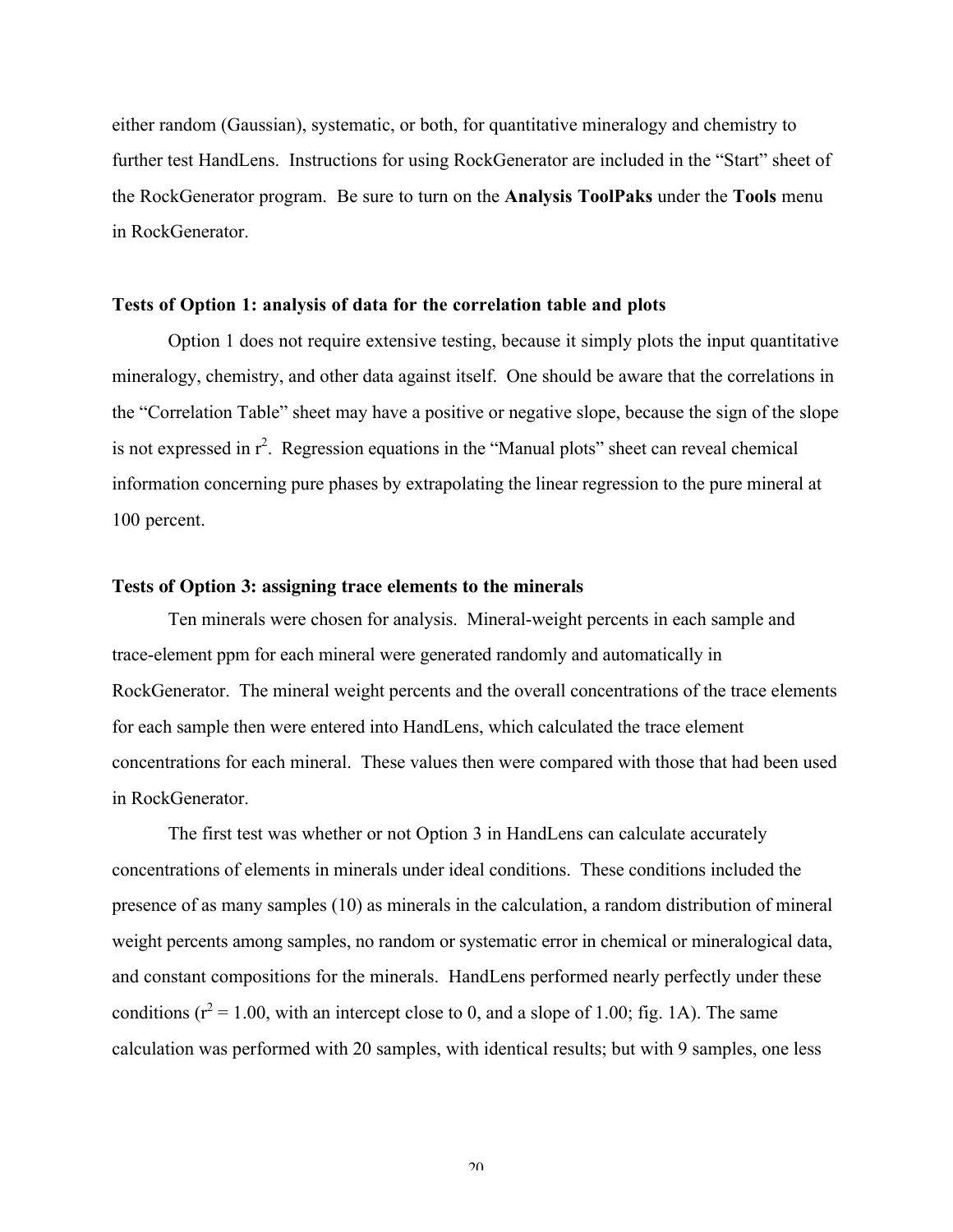than the minimum number required for a mathematically unique solution, the solution is somewhat degraded, with  $r^2 = 0.94$ , an intercept of 2.69, and a slope of 0.94 (fig. 1B).

The next test was to introduce  $\pm 10$  percent Gaussian-distributed random error (0.10 is one standard deviation) into the ppm trace elements assigned to each sample. This error could be both measurement uncertainty and error in the assumption of a constant composition for each mineral. With 10 samples included in the calculation, the solution no longer is accurate ( $r^2$  = 0.35; fig. 2A). For the same calculation, but with 20 samples, the accuracy improves considerably, with  $r^2 = 0.84$  (Fig. 2B). The same calculation, with 20 samples having a 5 percent rather than a 10 percent error, gave essentially the same  $r^2$  (0.85), indicating that the number of samples used in the calculation may be more significant than uncertainty in the measurement.

One can determine the accuracy of an Option 3 calculation by consulting the chart in the "Results3" sheet, which is near column F. This graph plots the measured concentration of an element for each sample versus the sample concentration calculated by summing the calculated concentrations of that element in all minerals for each sample. If a trace element's concentration varies widely for a given mineral, there will be considerable scatter in this regression for that element.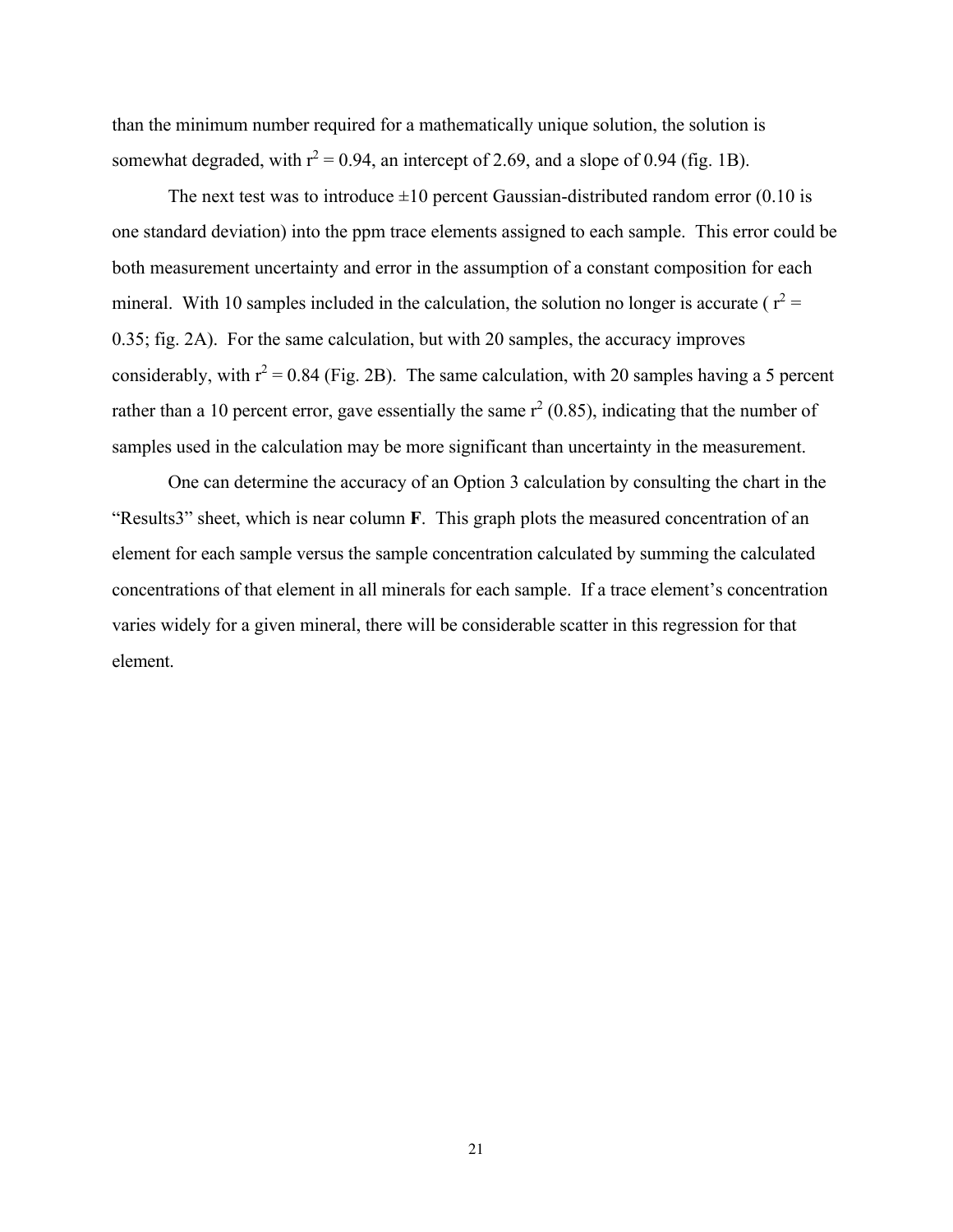

Figure 1. Tests of Option 3 using errorless chemistry (RockGenerator data) for 15 trace elements, for a 10 or 20 sample solution (A), and a 9 sample solution (B).

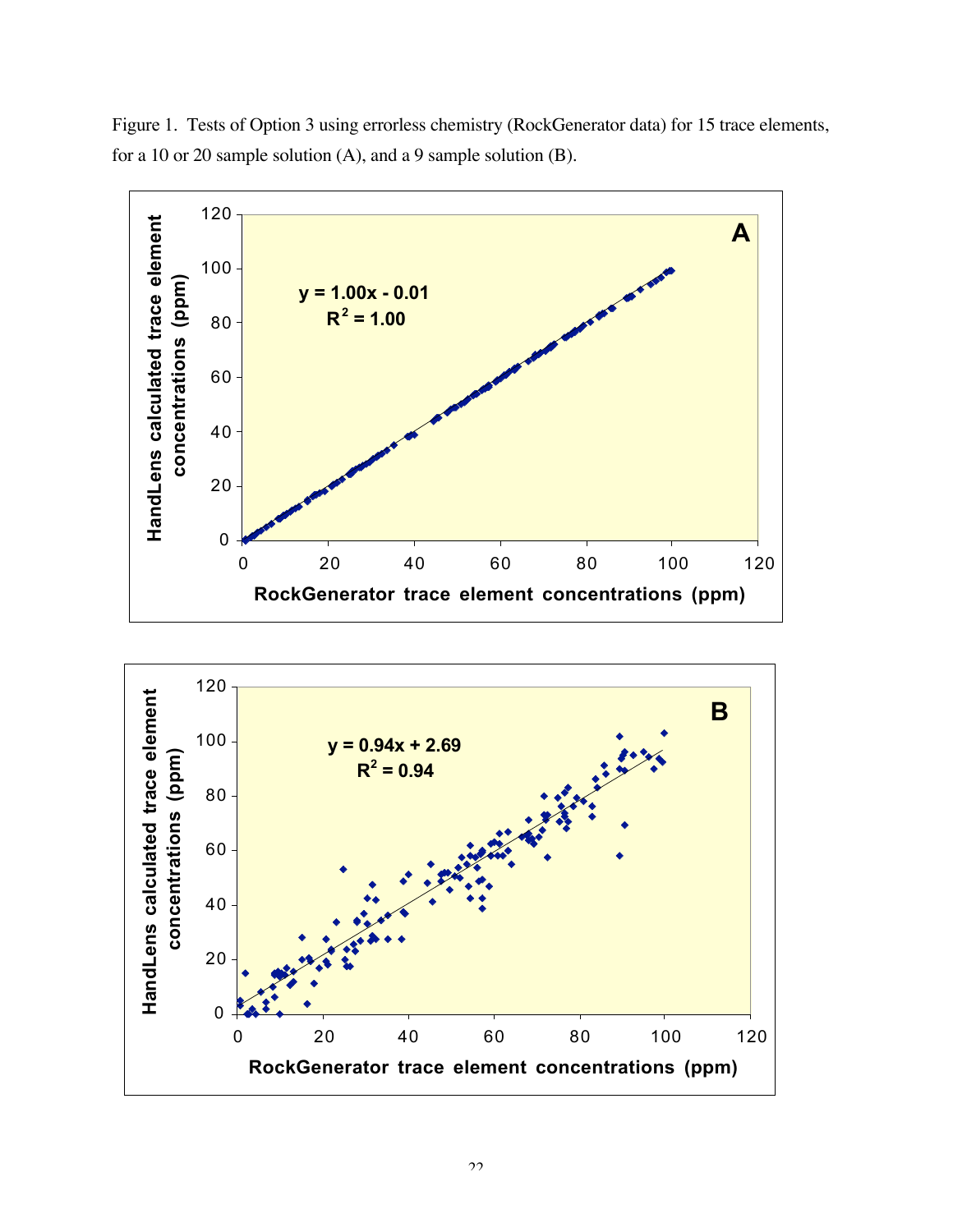

Figure 2. Tests of Option 3 for input trace element chemistries having 10 percent random (Gaussian) error for (A) a 10 sample solution, and (B) a 20 sample solution.

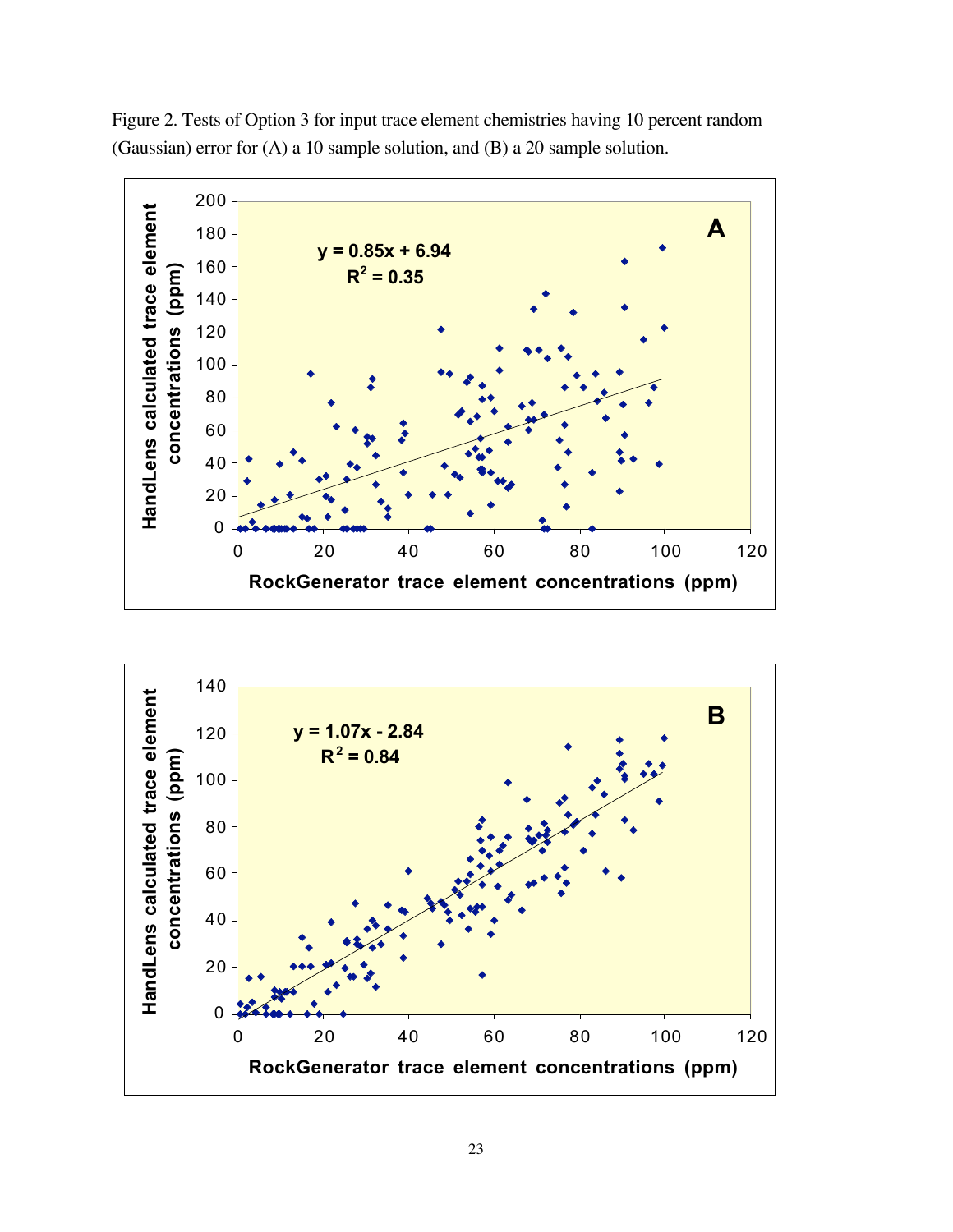#### Tests of Option 2: calculation of mineral formulae

Ten minerals were chosen for analysis, eight of which had variable compositions (table 1). Ten sample chemical compositions were calculated by the RockGenerator program for randomly chosen proportions of the minerals. The sample chemistries and quantitative mineralogies were entered into HandLens to test whether the original mineral chemistries could be recovered accurately. Mineral chemistries are compared quantitatively by calculating bias, which is defined as the sum of the absolute difference in stoichiometry between input and output mineral chemistries. The number of atoms for each mineral was converted into structural formulae for presentation here. HandLens gave mineral chemistries that were identical to those entered into RockGenerator, with a bias sum of zero (table 1), demonstrating that Option 2 in HandLens works perfectly for errorless data.

|                | RockGenerator Input & HandLens output formulae are                                                 |             |
|----------------|----------------------------------------------------------------------------------------------------|-------------|
| Mineral        | identical                                                                                          | <b>Bias</b> |
| Quartz         | SiO <sub>2</sub>                                                                                   | 0.00        |
| Kspar          | $K_0$ <sub>95</sub> Na <sub>0.05</sub> AlSi <sub>3</sub> O <sub>8</sub>                            | 0.00        |
| Plagioclase    | $Na0.85 Ca0.15 Al1.15 Si2.85O8$                                                                    | 0.00        |
| Calcite        | $Ca0.95Mg0.05CO3$                                                                                  | 0.00        |
| Pyrite         | FeS <sub>2</sub>                                                                                   | 0.00        |
| Smectite       | $(Al_{1.60}Mg_{0.30}Fe^{2+}_{0.10})(Si_{3.90}Al_{0.10})O_{10}(OH)_{2}(Ca_{0.20} K_{0.10})$         | 0.00        |
| Illite         | $(A1_{1.20}Fe^{3+}{}_{0.50}Mg_{0.10}Fe^{2+}{}_{0.20})(Si_{3.50}Al_{0.50})O_{10}(OH)_{2}(K_{0.80})$ | 0.00        |
| Muscovite      | $(Al_{1.80}Fe^{3+}_{0.20})(Si_{3.00}Al_{1.00})O_{10}(OH)_{2}(K_{1.00})$                            | 0.00        |
| <b>Biotite</b> | $(Fe^{3+}{}_{0.50}Mg_{0.50}Fe^{2+}{}_{2.00})(Si_{2.50}Al_{1.50})O_{10}(OH)_{2}(K_{1.00})$          | 0.00        |
| Chlorite       | $(Mg_{4.00} Fe^{3+}_{1.00} Fe^{2+}_{1.00}) (Si_{3.00} Al_{1.00}) O_{10} (OH)_8$                    | 0.00        |
|                | <b>TOTAL BIAS</b>                                                                                  | 0.00        |

Table 1. Test of HandLens Option 2 for a 10 mineral and 10 sample data set.

The same calculation was made, but with 20 samples having a 6 percent random error (Gaussian distribution of random error with one standard deviation of 0.06) in both mineralogy and chemistry. The results of this calculation (table 2) were not perfect (bias  $= 1.93$ ), but the chemical formulae for the minerals are close to the input values. The same calculation made with 10 samples gave almost double the bias (3.60).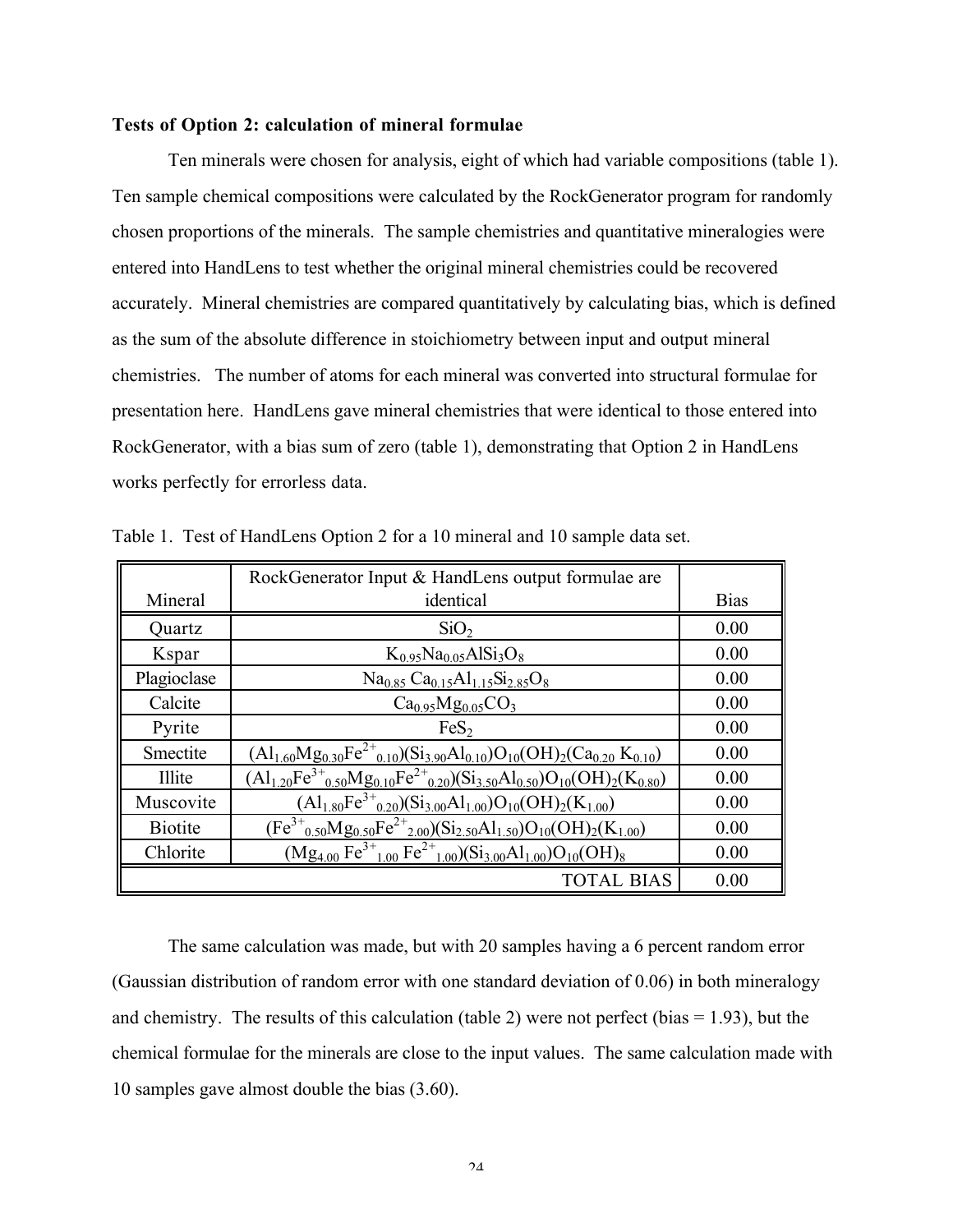|                | HandLens output formulae                                                                                                                     |             |
|----------------|----------------------------------------------------------------------------------------------------------------------------------------------|-------------|
| Mineral        | (see table 1 for input formulae)                                                                                                             | <b>Bias</b> |
| Quartz         | SiO <sub>2</sub>                                                                                                                             | 0.00        |
| Kspar          | $K_0$ 92Na <sub>0.08</sub> AlSi <sub>3</sub> O <sub>8</sub>                                                                                  | 0.06        |
| Plagioclase    | $Na_{0.80}Ca_{0.17}K_{0.03}Al_{1.17}Si_{2.83}O_8$                                                                                            | 0.13        |
| Calcite        | $Ca0.93Mg0.07CO3$                                                                                                                            | 0.03        |
| Pyrite         | FeS <sub>2</sub>                                                                                                                             | 0.00        |
| Smectite       | $(A1_{1.69}Mg_{0.31}Fe^{2+}_{0.10})(Si_{3.71}Al_{0.29})O_{10}(OH)_{2}(Ca_{0.22} K_{0.16})$                                                   | 0.65        |
| Illite         | $(A1_{1.05}Fe^{3+}{}_{0.49}Mg_{0.12}Fe^{2+}{}_{0.33})(Si_{3.57}Al_{0.43})O_{10}(OH)_{2}(\overline{K_{0.80}Ca_{0.04}})$                       | 0.49        |
| Muscovite      | $(A1_{1.72}Fe^{3+}_{0.28})(Si_{3.00}Al_{1.00})O_{10}(OH)_{2}(K_{0.90}Na_{0.10})$                                                             | 0.36        |
| <b>Biotite</b> | $(Fe^{3+}_{0.48}Mg_{0.43}Fe^{2+}_{2.07}Al_{0.02})(Si_{2.50}Al_{1.50})O_{10}(OH)_{2}(K_{1.00})$                                               | 0.17        |
| Chlorite       | $\overline{(\text{Mg}_{4.02} \text{Fe}^{3+}}_{1.00} \text{Fe}^{2+}{}_{0.98}) (\text{Si}_{3.00} \text{Al}_{1.00}) \text{O}_{10}(\text{OH})_8$ | 0.03        |
|                | <b>TOTAL BIAS</b>                                                                                                                            | 1.93        |

Table 2. Test of HandLens Option 2 for a 10 mineral and 20 sample data set, having 6 percent random error for mineral and chemical data. Input formulae are in Table 1.

#### Tests of Option 4: **correction of systematic measurement errors for formulae**

Ten minerals and 20 samples were chosen for analysis as above, but for this calculation a systematic error of 6 percent (true Si value x 1.06) was introduced in the weight-percent Si values to determine if this error could be corrected using Option 4. In this option, one or more of the chemical or mineralogical inputs is included in the Solver calculation and is varied within uncertainty limits set in the Input mineralogy and Input major chem sheets. Uncertainty limits for all minerals and elements were set to zero, except for Si, which was set to 0.10. Such a calculation could be used, for example, to correct inaccurate Si values that had not been measured directly, but calculated by difference. The calculation gave a bias from Option 2 of 2.28 for the uncorrected data, and a bias from Option 4 of 0.24 for the corrected data, indicating that the Option 4 was successful in this limited test.

## Tests of  $Fe<sup>2+</sup>$  calculation from total iron

Often chemical analyses do not distinguish between  $Fe^{3+}$  and  $Fe^{2+}$ , but instead report total iron as  $Fe^{3+}$ . HandLens offers the option of calculating  $Fe^{2+}$  from total iron as a part of the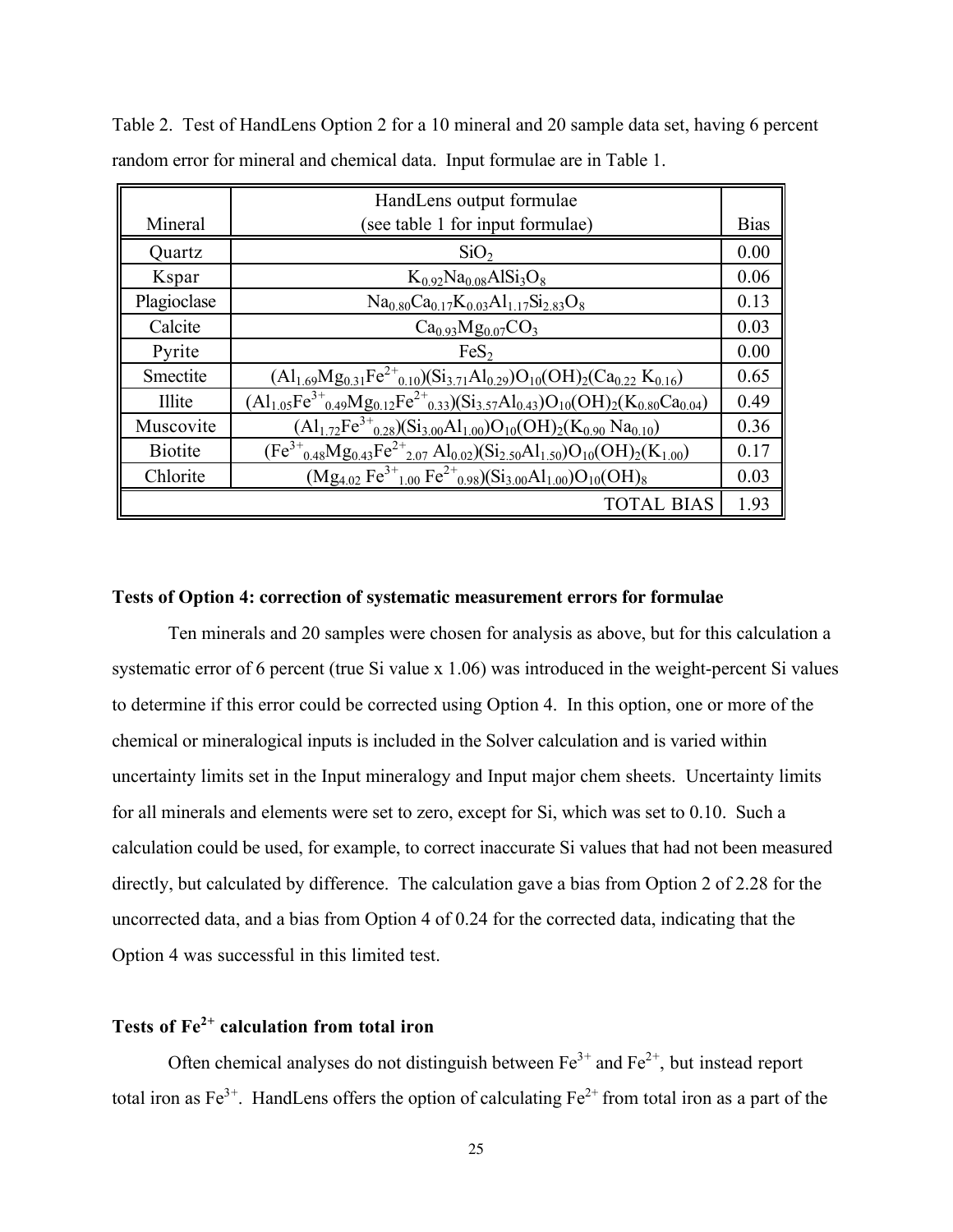Solver solution. This was attempted with 20 samples and the same mineral data set as was used above, except ferrous and ferric iron were added together and entered into the "Input major chem" sheet as  $Fe^{3+}$ . Cell **B20** was set to 1. The resulting mineral formulae had a total bias of 3.44, and  $Fe<sup>2+</sup>$  was not accurately assigned to the variable,  $Fe<sup>2+</sup>$ -containing minerals. On the other hand, the same calculation, but with this option turned off (cell **B20** set to  $\theta$ ), gave a bias of 16.4.

It was determined that the previous calculation was too complex because it contained 5 minerals that had variable amounts of  $Fe^{2+}$  (table 1). The calculation was simplified by removing smectite and illite. In this case, the assignment of  $Fe^{2+}$  was accurate, with a total chemical bias for the minerals of 0.28. With only illite removed, the bias was 0.69, and the  $Fe^{2+}$ assignment was accurate, except that the calculation missed the 0.10 atoms of  $Fe<sup>2+</sup>$  in the smectite structure (table 1).

#### Other tests of HandLens

There is much more testing that could be done, but it is left to the reader's innovation to test HandLens solutions according to their particular analytical needs.

### Applications of HandLens

With this program, the large amounts of chemical data that are being generated by multielement analysis techniques can be put into a mineralogical context, and used to solve geological and environmental problems. We have used it, for example, to find the origin of arsenic in the Mancos shale (pyrite in our shale samples contains about 300 ppm As), of cadmium and zinc in soils from Nome, Alaska (these elements occur with muscovite, and therefore are not likely to be readily available for uptake by plants), and of arsenic in river sediments from New Jersey (arsenic is in the clay fraction, and therefore is less concentrated in stream sediments where the water runs fast and washes out the clay). If used intelligently and with discretion with excellent data, HandLens is an accurate and convenient tool for integrating chemistry and mineralogy.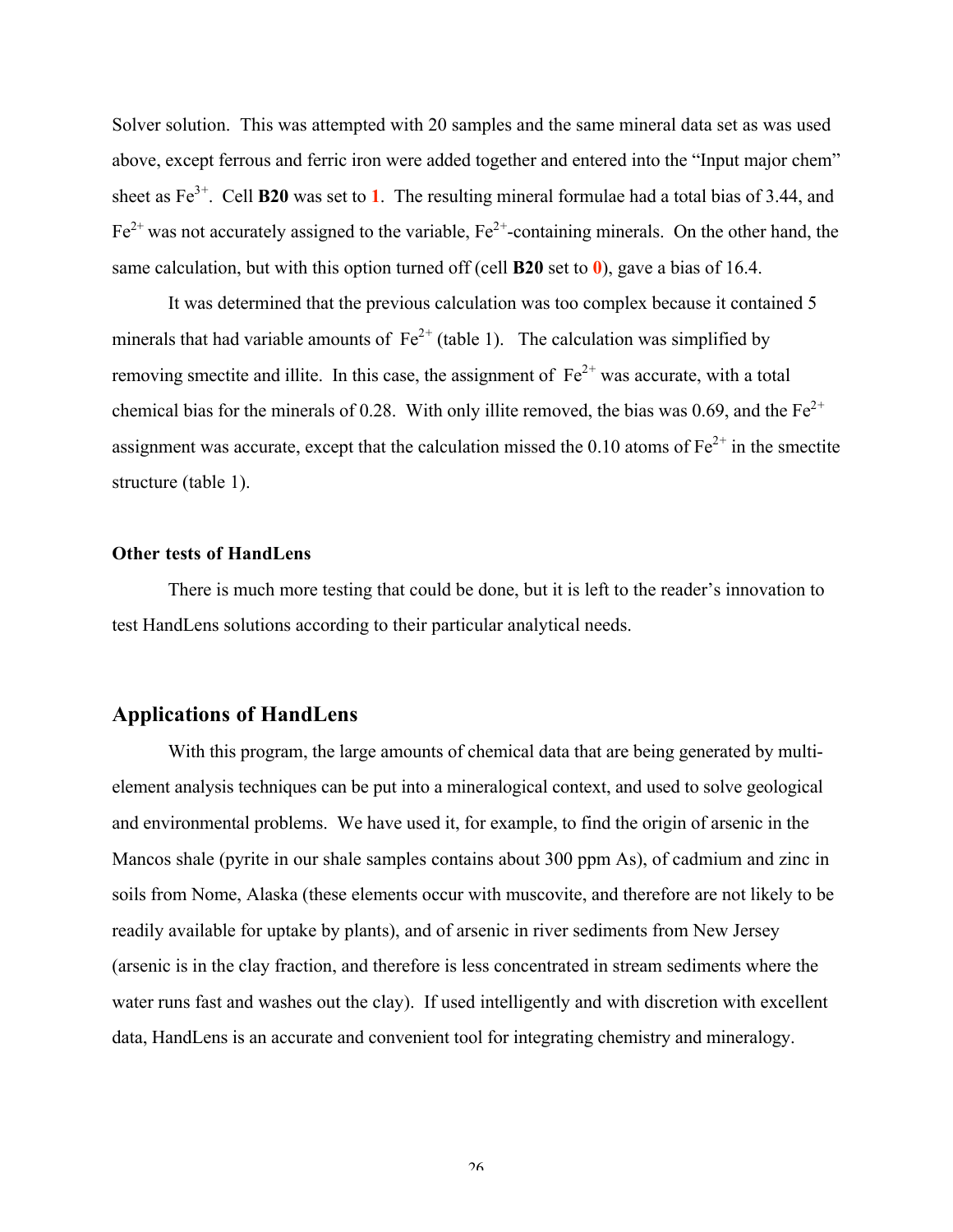## References

- Barth, T. F. W., 1962, Theoretical Petrology, Second Edition: New York, John Wiley & Sons, Inc., 416 p.
- Bergmann, J. and Kleeberg, R., 1998, Rietveld analysis of disordered layer silicates: Materials Science Forum, v. 278-281 part 1, p. 300 - 305
- Bish, D. L. and Post, J. E., 1993, Quantitative mineralogical analysis using the Rietveld fullpattern fitting method: American Mineralogist, v. 78, no. 9 – 10, p. 932 - 940.
- Braun, G. E., 1986, Quantitative analysis of mineral mixtures using linear programming: Clays and Clay Minerals, v. 34, p. 330 - 337.
- Chipera, S.J. and Bish, D.L., 2002, FULLPAT: a full pattern quantitative analysis program for X-ray powder diffraction using measured and calculated patterns: Journal of Applied Crystallography, v. 35, p. 744 - 749.
- Cross, W., Iddings, J. P., Pirsson, L. V., and Washington, H. S., 1902, A quantitative chemicomineralogical classification and nomenclature of igneous rocks. Journal of Geology, v. 10, p. 555 - 690.
- Deer, W. A., Howie, R. A., and Zussman, J., 1992, An Introduction to the Rock-Forming Minerals, 2<sup>nd</sup> Edition: Addison Wesley Longman China Limited, Hong Kong, 696 pp.
- Eberl, D. D., 2003, User's guide to RockJock—A program for determining quantitative mineralogy from powder X-ray diffraction data. U.S. Geological Survey Open File Report 03 - 078, 54 p. Available at ftp://brrcrftp.cr.usgs.gov/pub/ddeberl/RockJock.
- Moore, D.M. and Reynolds, R.C., Jr., 1997, X-ray diffraction and the identification and analysis of clay minerals: Oxford, Oxford University Press, 378 p.
- Omotoso, O., McCarty, D. K., Hillier, S., and Kleeberg, R., 2006, Some successful approaches to quantitative mineral analysis as revealed by the  $3<sup>rd</sup>$  Reynolds Cup contest: Clays and Clay Minerals, v. 54, p. 748 - 760.